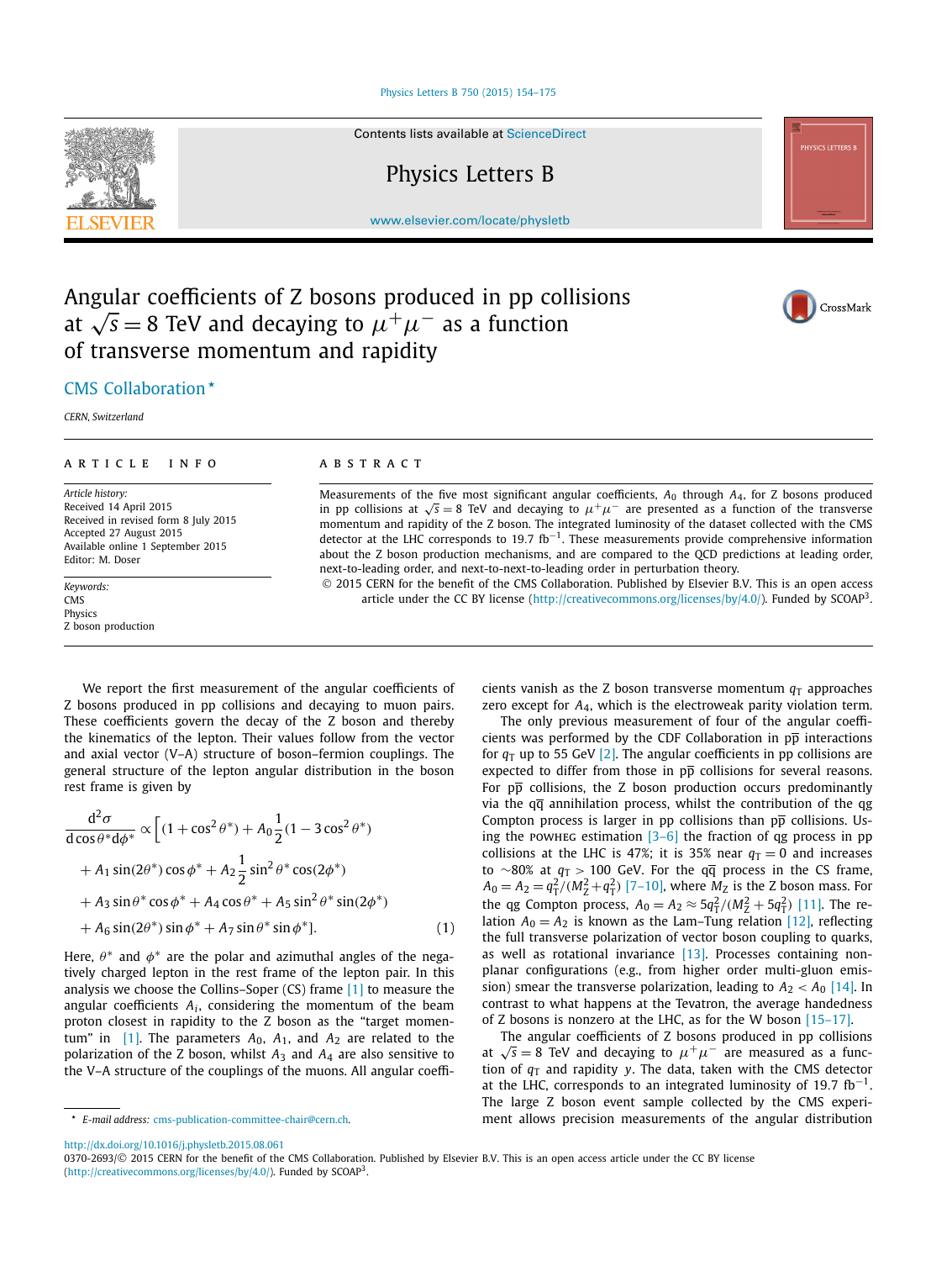for  $q_T < 200$  GeV and  $|y| < 2.1$ . The coefficients, measured as a function of  $q_T$  and |y|, are compared with three perturbative QCD predictions by fewz at next-to-next-to-leading order (NNLO) [\[18\],](#page-6-0) POWHEG at next-to-leading order (NLO)  $[3-6]$ , and MADGRAPH at leading order (LO) [\[19\].](#page-6-0)

The central feature of the CMS apparatus is a superconducting solenoid of 6 m internal diameter, providing a magnetic field of 3.8 T. Within the solenoid volume are a silicon pixel and strip tracker, a lead tungstate crystal electromagnetic calorimeter, and a brass and plastic scintillator hadron calorimeter, each composed of a barrel and two endcap sections. Muons are measured in gasionization detectors embedded in the steel flux-return yoke outside the solenoid. Extensive forward calorimetry complements the coverage provided by the barrel and endcap detectors. Muons are measured in the pseudorapidity range |*η*| *<* <sup>2</sup>*.*4, with detection planes made using three technologies: drift tubes, cathode strip chambers, and resistive plate chambers. A more detailed description of the CMS detector, together with a definition of the coordinate system and the relevant kinematic variables, can be found in Ref. [\[20\].](#page-6-0)

Matching muons to tracks measured in the silicon tracker results in a relative  $p<sub>T</sub>$  resolution for muons with  $20 < p<sub>T</sub> < 100$  GeV of 1.3–2.0% in the barrel and better than 6% in the endcaps. A particle-flow (PF) event reconstruction algorithm [\[21,22\]](#page-6-0) is used in this analysis. It consists of reconstructing and identifying each single particle with an optimized combination of all subdetector information. A trigger for single isolated muon is used, requiring  $p_T > 24$  GeV and  $|\eta| < 2.1$ . The leading in  $p_T$  reconstructed muon is matched to the muon selected by the trigger.

The signal process is simulated using the MADGRAPH 1.3.30 gen-erator [\[19\]](#page-6-0) with zero to four additional jets, interfaced with PYTHIA v6.4.24  $[23]$  with the Z2<sup>\*</sup> tune  $[24]$ . The matching between the matrix element calculation and the parton shower is performed with the  $k_T$ -MLM algorithm  $[25]$ . The CTEQ6L1  $[26]$  parton distribution functions (PDF) are used for the event generation. Multiple-parton interactions are simulated by PYTHIA. The POWHEG generator  $[3-6]$ interfaced with PYTHIA (same version used for MADGRAPH) and the CT10 PDF set [\[27\]](#page-6-0) are used as an alternate to test any model dependence in the shapes of the angular distributions.

Background simulations are performed with MADGRAPH ( $W +$ jets, tt,  $\tau\tau$ ), powheg (single top quark  $[28,29]$ ), and pyrhia (WW, WZ, ZZ). The normalizations of the inclusive Drell–Yan, W boson  $[18]$ , and tt  $[30]$  distributions are set using NNLO cross sections. For single top quark production a higher order (approximate NNLO [\[31\]\)](#page-6-0) inclusive cross section is used. The generated events are passed through a detector simulation based on  $GEMT4$  [\[32\].](#page-6-0)

Each muon candidate is required to be reconstructed in the muon detectors and in the inner tracker, and the global track fit is required to have a reduced  $\chi^2$  < 10. The vertex with the highest sum of  $p_T^2$  for associated tracks is defined as the primary vertex. The distance of the muon candidate trajectories with respect to the primary vertex must be smaller than 2 mm in the transverse plane and 5 mm along the beam axis. The leading (subleading) muon is required to have  $p_T > 25(10)$  GeV and  $|\eta| < 2.1(2.4)$ . In order to suppress background events, the muons are required to be isolated from nearby particles. The relative isolation is calculated as the ratio of the scalar sum of  $p<sub>T</sub>$  of all PF candidates from the same primary vertex, within a cone of  $\Delta R = \sqrt{(\Delta \eta)^2 + (\Delta \phi)^2} < 0.4$ , and the  $p<sub>T</sub>$  of the muon. For the leading (subleading) muon in  $p<sub>T</sub>$ , the relative isolation must be less than 0.12 (0.5). Oppositely charged muon pairs with an invariant mass in the range 81–101 GeV are selected. In the rare case that more than two muons are selected, the muon pair with invariant mass closest to the Z boson mass is chosen. The muon pair must satisfy  $|y| < 2.1$  since at higher  $|y|$ the acceptance varies rapidly. After the event selection,  $4.3 \times 10^6$ 

events with Z boson candidates remain for  $|y| < 1.0$  and  $2.5 \times 10^6$ events for  $1.0 < |y| < 2.1$ .

A "tag-and-probe" method  $[33]$  is used to measure the efficiencies for track reconstruction, trigger, muon isolation, and muon identification in data and simulation. Efficiency corrections are applied as multiplicative scale factors to the simulation values. The efficiency for track reconstruction is measured in bins of *η* since the  $p_T$  dependence is weak. The trigger efficiency is determined in bins of  $p_T$  and  $\eta$ , separately for  $\mu^+$  and  $\mu^-$ . The identification efficiency is measured in bins of  $p<sub>T</sub>$  and  $\eta$ . Since the subleading muon can point in the direction of the hadronic activity, a looser isolation requirement is used and its efficiency is measured as a function of  $q_T$ ,  $\cos \theta^*$ , and  $\phi^*$ . The efficiency of the isolation requirement for the leading muon is measured as a function of  $p<sub>T</sub>$ and *η* of the muon, as detector effects relate to these variables more directly than to the Z boson  $q_T$  and *y*.

After event selection, the background contribution ranges from ∼0*.*1% at low *q*<sup>T</sup> to ∼1*.*5% at high *q*T. The yields of the backgrounds from  $t\bar{t}$ ,  $\tau\tau$ , WW, tW, and W + jets production are estimated from data using lepton flavor universality. Most of these backgrounds typically have two prompt leptons, which may have the same flavor. The  $W +$ jets background is flavor asymmetric, but its contribution is small. We assume that the ratio of the number of oppositely charged background *μμ* and e*μ* events is the same in data and simulation. We use the ratio of the e*μ* yields in data and simulation after applying muon and electron selection criteria [\[33,34\]](#page-6-0) to normalize the simulation to data.

The acceptance and the efficiency at the event level vary in  $\cos \theta^*$  and  $\phi^*$ , and strongly with  $q_T$  and *y*. In order to avoid a bias in the acceptance due to the modeling of the Z boson kinematics, the simulation is reweighted in fine bins of  $q_T$  and *y* to match the background-subtracted data distribution. The weights are determined at the reconstruction level and applied at the generator level. The weighting is iterated four times, with negligible change between the second and fourth iteration.

The angular coefficients are measured in eight bins of  $q_T$  and two bins of |*y*|, by fitting the two-dimensional (cos $\theta^*$ ,  $\phi^*$ ) distribution in data with a linear combination of templates. These templates are built for each coefficient *Ai* by reweighting the simulation at generator level to the corresponding angular distribution, as given in Eq.  $(1)$ . The templates are based on reconstructed muons, and thereby incorporate the effects of resolution, efficiency and acceptance. A template is also built for the term  $(1 + \cos^2 \theta^*)$  of Eq. [\(1\).](#page-0-0) An additional template, with shape and normalization fixed, is developed for fitting the backgrounds. A binned maximum-likelihood method with Poisson uncertainties is employed for the fit. The angular coefficients  $A_5$ ,  $A_6$ , and  $A_7$  are predicted to be very small; they are set to zero and excluded from the fit. Since  $A_0$  through  $A_4$  are sign invariant in  $\phi^*$ , the absolute value  $|\phi^*|$  is used. The fit is made in  $12 \times 12$  equidistant bins in  $\cos \theta^*$  and  $|\phi^*|$ . The statistical uncertainties from the fit are confirmed by comparison with pseudo-experiments.

To test the robustness of the result with respect to the analysis method and trigger effect, the angular coefficients *A*0, *A*2, *A*3, and *A*<sup>4</sup> are also measured by an independent analysis similar to that reported in Ref.  $[2]$ , where one-dimensional  $(1D)$  templates produced using powhec are fitted to the distributions in  $\cos \theta^*$ and  $|\phi^*|$ . The 1D fit analysis is performed iteratively, so as to be unbiased with respect to the assumed templates and to possible correlations between  $\cos \theta^*$  and  $|\phi^*|$ . The analysis differs in the triggers, estimation of backgrounds, simulation, and selection criteria. The 1D fit analysis uses a sample that requires a dimuon trigger with asymmetric muon  $p_T$  thresholds of 17 and 8 GeV. Both results are consistent within their total systematic uncertainties, excluding uncertainties common to both analyses.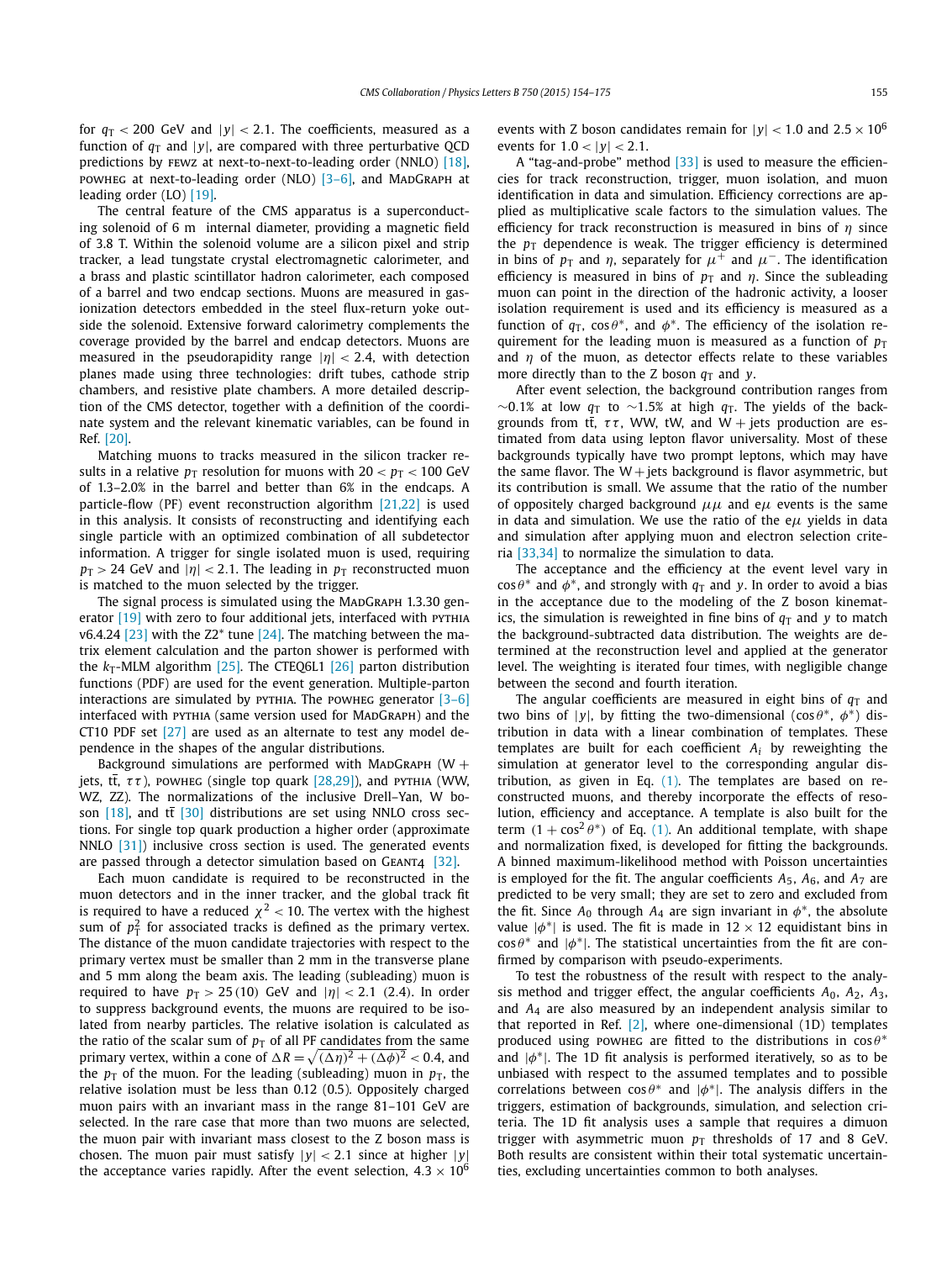

**Fig. 1.** A few examples of the observed 1D angular distributions in cos *θ*<sup>∗</sup> (left) and |*φ*∗| (right) compared to the MC simulation using the best fit values of the angular coefficients. The top (bottom) plots show the distributions for  $10 < q_T < 20$  GeV (120 <  $q_T < 200$  GeV), a region where  $A_0$  and  $A_2$  are small (large). The background-subtracted data points are shown with filled (open) circles for  $|y| < 1$  ( $1 < |y| < 2.1$ ), whilst the corresponding MC results are shown with the solid (dashed) lines. Vertical bars represent the statistical uncertainties. The lower panels show the data-to-MC ratios.

Some examples of the measured  $\cos \theta^*$  and  $|\phi^*|$  distributions from the 1D analysis are given in Fig. 1. The measured and simulated distributions are shown together using the best fit values of the angular coefficients. The shape of the  $\cos \theta^*$  distribution changes with  $q_T$  and |y| because the acceptance and efficiency in  $\cos \theta^*$  depend strongly on these two variables. For  $|\phi^*|$ , the shape of the distribution changes moderately with  $q<sub>T</sub>$ , and is almost insensitive to |*y*|. The comparison of data and simulation shown in Fig. 1 gives confidence that the acceptance and efficiency dependences are correctly modeled in the simulation.

Several sources of systematic uncertainties are taken into account. The most significant source is the muon efficiency that includes the trigger, track reconstruction, isolation, and identification. The statistical uncertainties of the measured efficiency scale factors are taken into account by simulating 500 pseudoexperiments in which the templates are reformed, each time varying the scale factors randomly within the given uncertainty. The systematic uncertainties in the extraction of the efficiency (e.g., background estimates) are also included. Another significant uncertainty stems from the statistical precision of the templates, which is estimated using pseudo-experiments. The pileup uncertainty is estimated by varying the cross section of the minimum bias events by  $\pm$ 5%. The muon momentum bias is measured in data and simulation, and corresponding corrections are applied [\[35\].](#page-7-0) The statistical uncertainties in the muon momentum correction factors are propagated to a systematic uncertainty using pseudo-experiments. In addition, a systematic uncertainty is assessed to take into account possible global offsets from the peak position of the Z boson mass. The systematic uncertainties for the background are estimated by varying the normalization scale factor of the e*μ* sample by 10% and the yields of WZ and ZZ events by 50%. The statistical precision of the iterative reweighting is determined using pseudo-experiments. The difference between the last two iterations is assigned as additional systematic uncertainty. The effect of final-state radiation is taken into account by adding the energy of photons within a cone of radius 0.1 around the muon direction [\[36\].](#page-7-0) Weights are applied to the simulation to reflect the difference between a soft-collinear approach and the exact  $O(\alpha_{\text{OED}})$ result and the reconstructed template is rebuilt using the weighted simulation. The difference between templates is used to estimate the systematic uncertainty from final-state radiation. Finally, the acceptance uncertainty, related to the values of *Ai* assumed in the simulation, is estimated by reweighting with the fitted values of *Ai* , and the difference in results is included as a systematic uncertainty. Generally, the statistical uncertainties dominate in the highest bins in  $q_T$ , whilst the systematic uncertainty in the efficiency tends to be the most important elsewhere.

The results of the  $q_T$  and |*y*| dependent measurements of the angular coefficients  $A_0$  to  $A_4$  as well as the difference  $A_0 - A_2$ are presented along with MADGRAPH, POWHEG, and FEWZ (at NNLO) calculations in [Figs. 2 and](#page-3-0) 3. The various systematic uncertainties of the five angular coefficients  $A_0$  to  $A_4$  are presented in [Fig. 4.](#page-4-0) The values and uncertainties of the coefficients are provided in [Ta](#page-5-0)[bles 1 and](#page-5-0) 2. The PDF sets used in the calculations are CTEQ6L for MadGraph and CT10 for powheg (at NLO) and fewz (at NNLO). The MADGRAPH predictions for  $A_4$  are systematically higher than those of powhec and FEWZ because MADGRAPH uses a weak mixing angle calculated without considering radiative corrections. The measured  $A_0$  and  $A_2$  coefficients agree better with the prediction of MADGRAPH than with those of POWHEG and FEWZ, especially at high  $q_T$ . At  $q_T = 0$ , the powheg prediction for  $A_0$  is negative, which is unphysical and has been traced to approximations in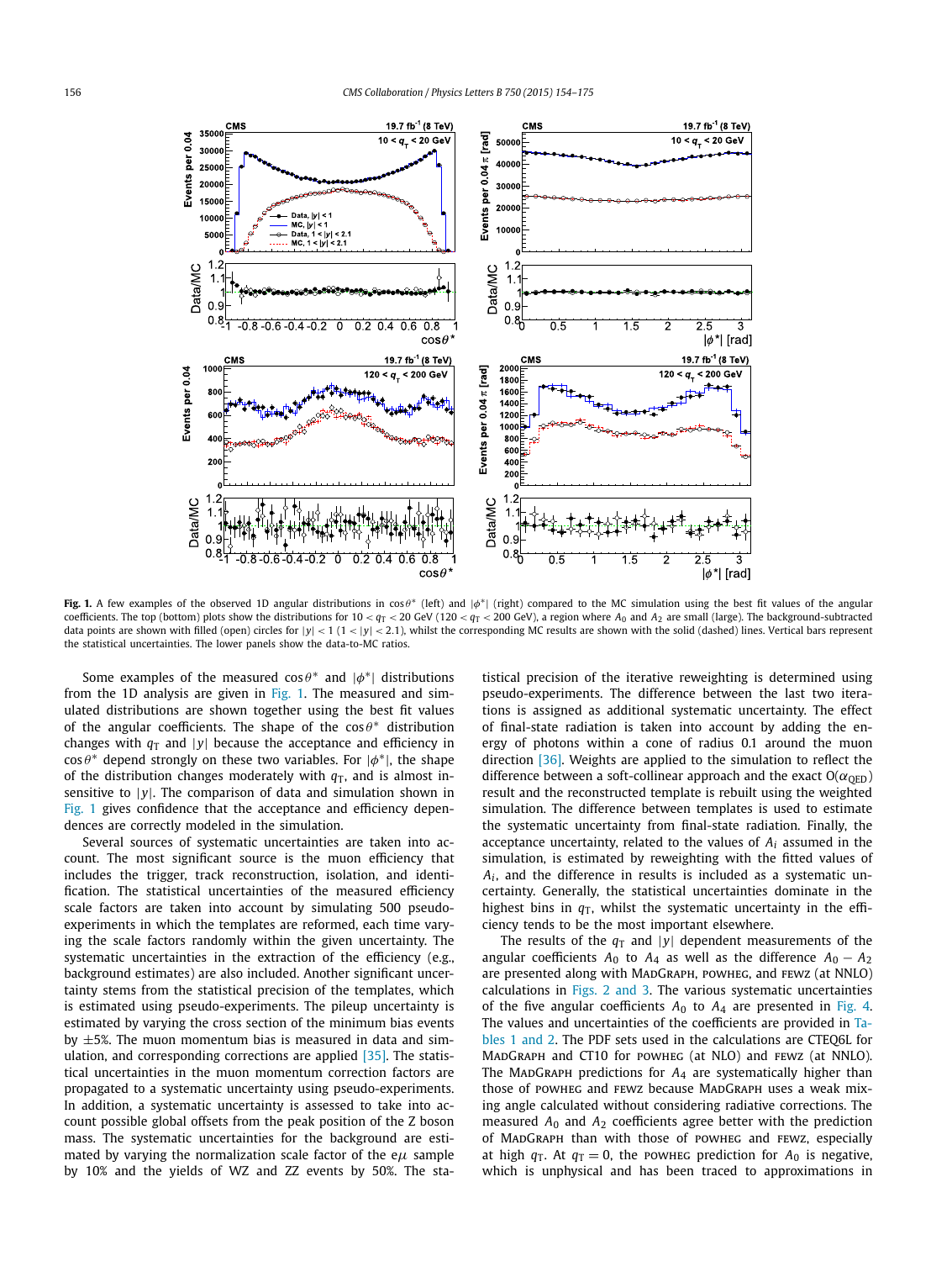<span id="page-3-0"></span>

**Fig. 2.** Comparison of the five angular coefficients  $A_i$  and  $A_0 - A_2$  measured in the Collins–Soper frame in bins of  $q_T$  for  $|y|$  < 1. The circles show the measured results. The vertical bars represent the statistical uncertainties and the boxes the systematic uncertainties of the measurement. The triangles show the predictions from MADGRAPH, the diamonds from powheg, and the crosses from fewz at NNLO. The boxes at the fewz values indicate the PDF uncertainties.



**Fig. 3.** Comparison of the five angular coefficients and  $A_0 - A_2$  under the same conditions as Fig. 2, for the rapidity bin  $1 < |y| < 2.1$ .

the shower matching algorithm. The fewz prediction is shown for  $q_T$  > 20 GeV, where the calculations are considered reliable. We find that  $A_0(q_T)$  and  $A_2(q_T)$  are larger in pp collisions than those measured in  $p\bar{p}$  collisions at the Tevatron. The larger contribution from the qg process in pp collisions at the LHC is responsible for this difference. We observe the violation of the Lam–Tung relation  $(A_0 = A_2)$  anticipated by QCD calculations beyond leading order [\[37\].](#page-7-0) We find that  $A_0 > A_2$ , especially for high  $q<sub>T</sub>$ . In addition, we measure nonzero values of  $A_1$  and  $A_3$ . The comparison of the results for  $|y| < 1$  and  $1 < |y| < 2.1$  is shown in [Fig. 5.](#page-5-0)

In summary, we presented the five major angular coefficients, *A*<sup>0</sup> through *A*4, for the production of the Z boson decaying to muon pairs as a function of  $q_T$  and |*y*| in pp collisions. These results play an important role in future high-precision measurements, such as the measurement of the mass of the W boson and of the electroweak mixing angle. Some theoretical predictions deviate from the measurements in  $q<sub>T</sub>$ . Further refinements of the theory are needed to achieve a better agreement with the experimental results.

#### **Acknowledgements**

We congratulate our colleagues in the CERN accelerator departments for the excellent performance of the LHC and thank the technical and administrative staffs at CERN and at other CMS institutes for their contributions to the success of the CMS effort.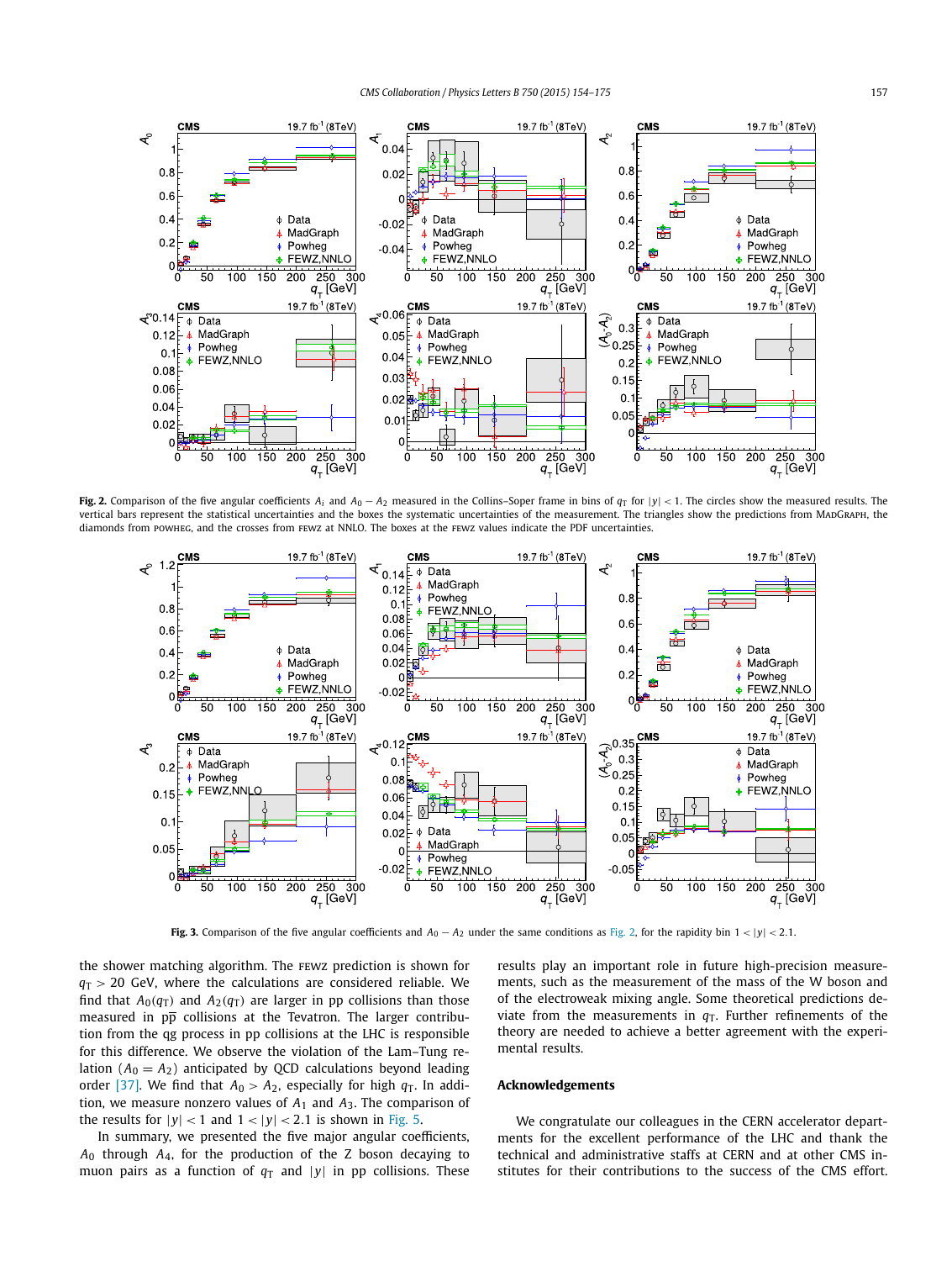<span id="page-4-0"></span>

**Fig. 4.** Absolute uncertainties in the five angular coefficients  $A_0$  to  $A_4$ . Each figure shows the  $q_T$  dependence in the indicated ranges of |y|.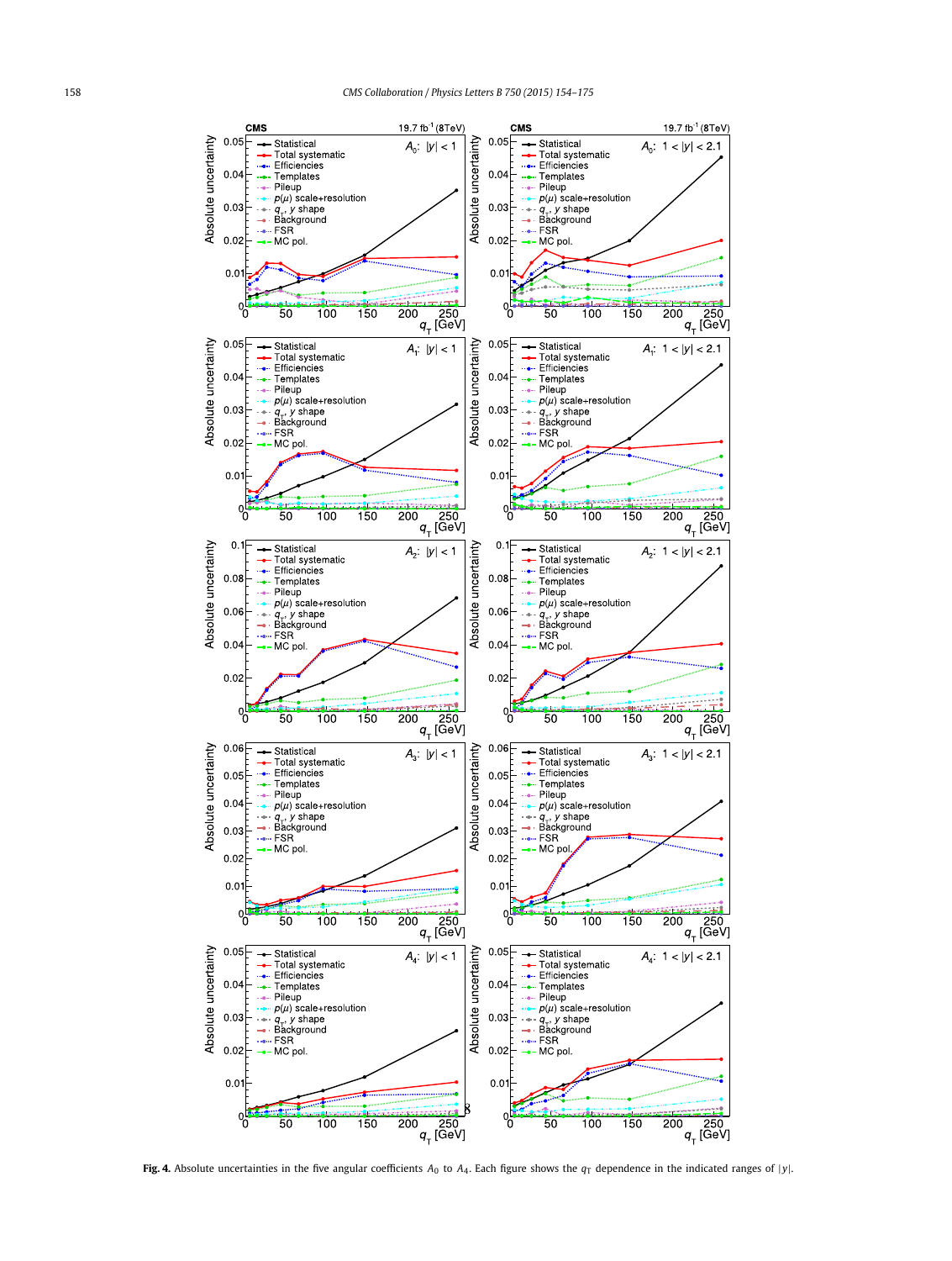<span id="page-5-0"></span>

Fig. 5. Comparison of the five angular coefficients  $A_i$  and  $A_0 - A_2$  measured in the Collins-Soper frame in bins of  $q_T$  between  $|y| < 1$  (circles) and  $1 < |y| < 2.1$  (triangles). The vertical bars represent the statistical uncertainties and the boxes the systematic uncertainties of the measurement.

| <b>Table 1</b> |                                                                                               |  |  |  |  |  |  |
|----------------|-----------------------------------------------------------------------------------------------|--|--|--|--|--|--|
|                | The five angular coefficients $A_0$ to $A_4$ and $A_0 - A_2$ in bins of $q_T$ for $ y  < 1$ . |  |  |  |  |  |  |

| $q_T$ [GeV] | A <sub>0</sub> | $\pm \delta_{\text{stat}}$ | $\pm\delta_{\text{syst}}$ | A <sub>1</sub> | $\pm \delta_{\text{stat}}$ | $\pm\delta_{\text{syst}}$ | A <sub>2</sub> | $\pm \delta_{stat}$        | $\pm\delta_{syst}$  |
|-------------|----------------|----------------------------|---------------------------|----------------|----------------------------|---------------------------|----------------|----------------------------|---------------------|
| $0 - 10$    | 0.018          | $\pm 0.003$                | $\pm 0.009$               | $-0.008$       | ±0.002                     | ±0.005                    | 0.007          | $\pm 0.004$                | ±0.003              |
| $10 - 20$   | 0.068          | $\pm 0.004$                | $\pm 0.010$               | $-0.006$       | ±0.003                     | ±0.005                    | 0.037          | $\pm 0.004$                | ±0.005              |
| $20 - 35$   | 0.179          | $\pm 0.004$                | ±0.013                    | 0.014          | ±0.003                     | $\pm 0.008$               | 0.136          | $\pm 0.006$                | $\pm 0.014$         |
| $35 - 55$   | 0.357          | $\pm 0.006$                | ±0.013                    | 0.033          | ±0.005                     | ±0.014                    | 0.278          | $\pm 0.008$                | ±0.022              |
| $55 - 80$   | 0.563          | $\pm 0.007$                | $\pm 0.010$               | 0.031          | ±0.007                     | ±0.017                    | 0.447          | $\pm 0.012$                | $\pm 0.022$         |
| $80 - 120$  | 0.716          | $\pm 0.010$                | ±0.009                    | 0.029          | $\pm 0.010$                | ±0.017                    | 0.583          | $\pm 0.017$                | ±0.037              |
| 120-200     | 0.834          | ±0.015                     | $\pm 0.014$               | 0.002          | ±0.015                     | $\pm 0.013$               | 0.741          | $\pm 0.029$                | $\pm 0.043$         |
| >200        | 0.928          | ±0.035                     | ±0.015                    | $-0.020$       | ±0.032                     | ±0.012                    | 0.689          | $\pm 0.068$                | $\pm 0.035$         |
|             |                |                            |                           |                |                            |                           |                |                            |                     |
| $q_T$ [GeV] | $A_3$          | $\pm \delta_{\text{stat}}$ | $\pm\delta_{\text{syst}}$ | $A_4$          | $\pm \delta_{\text{stat}}$ | $\pm\delta_{\text{syst}}$ | $A_0 - A_2$    | $\pm \delta_{\text{stat}}$ | $\pm \delta_{syst}$ |
| $0 - 10$    | 0.007          | $\pm 0.002$                | $\pm 0.004$               | 0.020          | $\pm 0.002$                | $\pm 0.002$               | 0.011          | ±0.005                     | $\pm 0.009$         |
| $10 - 20$   | 0.003          | $\pm 0.002$                | $\pm 0.003$               | 0.013          | ±0.003                     | $\pm 0.002$               | 0.032          | ±0.006                     | ±0.011              |
| $20 - 35$   | 0.006          | $\pm 0.003$                | $\pm 0.003$               | 0.015          | $\pm 0.003$                | $\pm 0.003$               | 0.043          | $\pm 0.007$                | ±0.016              |
| $35 - 55$   | 0.005          | $\pm 0.004$                | $\pm 0.005$               | 0.021          | $\pm 0.004$                | $\pm 0.004$               | 0.079          | ±0.010                     | $\pm 0.018$         |
| $55 - 80$   | 0.009          | ±0.006                     | $\pm 0.006$               | 0.002          | ±0.006                     | $\pm 0.004$               | 0.116          | $\pm 0.014$                | $\pm 0.022$         |
| $80 - 120$  | 0.033          | ±0.008                     | $\pm 0.010$               | 0.019          | $\pm 0.008$                | ±0.005                    | 0.133          | ±0.019                     | $\pm 0.032$         |
| 120-200     | 0.008          | ±0.014                     | $\pm 0.010$               | 0.010          | $\pm 0.012$                | $\pm 0.007$               | 0.093          | ±0.031                     | ±0.031              |

**Table 2**

The five angular coefficients  $A_0$  to  $A_4$  and  $A_0 - A_2$  in bins of  $q_T$  for  $1 < |y| < 2.1$ .

| $q_T$ [GeV] | A <sub>0</sub> | $\pm\delta_{\text{stat}}$  | $\pm\delta_{\text{syst}}$ | A <sub>1</sub> | $\pm\delta$ stat          | $\pm\delta_{\text{syst}}$ | A <sub>2</sub> | $\pm\delta_{\rm stat}$     | $\pm\delta_{syst}$  |
|-------------|----------------|----------------------------|---------------------------|----------------|---------------------------|---------------------------|----------------|----------------------------|---------------------|
| $0 - 10$    | 0.032          | ±0.005                     | $\pm 0.010$               | 0.002          | $\pm 0.003$               | $\pm 0.007$               | 0.019          | $\pm 0.005$                | ±0.006              |
| $10 - 20$   | 0.077          | ±0.006                     | ±0.009                    | 0.018          | $\pm 0.004$               | ±0.006                    | 0.038          | ±0.005                     | ±0.007              |
| $20 - 35$   | 0.179          | $\pm 0.008$                | $\pm 0.013$               | 0.038          | $\pm 0.005$               | $\pm 0.008$               | 0.129          | ±0.006                     | ±0.016              |
| $35 - 55$   | 0.385          | ±0.011                     | ±0.017                    | 0.063          | $\pm 0.007$               | ±0.011                    | 0.260          | ±0.009                     | $\pm 0.024$         |
| $55 - 80$   | 0.554          | ±0.013                     | ±0.015                    | 0.066          | ±0.011                    | $\pm 0.016$               | 0.448          | ±0.014                     | ±0.021              |
| 80-120      | 0.737          | ±0.015                     | $\pm 0.014$               | 0.059          | $\pm 0.015$               | $\pm 0.019$               | 0.587          | ±0.021                     | ±0.031              |
| 120-200     | 0.860          | ±0.020                     | $\pm 0.012$               | 0.064          | $\pm 0.021$               | $\pm 0.018$               | 0.758          | ±0.035                     | ±0.035              |
| >200        | 0.876          | ±0.045                     | $\pm 0.020$               | 0.040          | $\pm 0.044$               | $\pm 0.020$               | 0.864          | $\pm 0.087$                | ±0.041              |
|             |                |                            |                           |                |                           |                           |                |                            |                     |
| $q_T$ [GeV] | $A_3$          | $\pm \delta_{\text{stat}}$ | $\pm\delta_{\text{syst}}$ | $A_4$          | $\pm\delta_{\text{stat}}$ | $\pm\delta_{\text{syst}}$ | $A_0 - A_2$    | $\pm \delta_{\text{stat}}$ | $\pm \delta_{syst}$ |
| $0 - 10$    | 0.009          | $\pm 0.002$                | $\pm 0.005$               | 0.076          | ±0.003                    | $\pm 0.004$               | 0.013          | $\pm 0.007$                | ±0.011              |
| $10 - 20$   | 0.003          | $\pm 0.002$                | $\pm 0.004$               | 0.072          | $\pm 0.004$               | ±0.005                    | 0.039          | $\pm 0.008$                | ±0.011              |
| $20 - 35$   | 0.012          | $\pm 0.003$                | ±0.006                    | 0.044          | $\pm 0.005$               | ±0.007                    | 0.051          | ±0.010                     | $\pm 0.017$         |
| $35 - 55$   | 0.012          | ±0.005                     | $\pm 0.008$               | 0.052          | ±0.007                    | ±0.009                    | 0.124          | $\pm 0.014$                | ±0.021              |
| $55 - 80$   | 0.036          | ±0.007                     | $\pm 0.018$               | 0.052          | $+0.009$                  | $\pm 0.008$               | 0.106          | $\pm 0.019$                | ±0.019              |
| 80-120      | 0.074          | ±0.010                     | $\pm 0.028$               | 0.074          | ±0.011                    | $\pm 0.014$               | 0.150          | $\pm 0.025$                | $\pm 0.028$         |
| 120-200     | 0.121          | ±0.017                     | $\pm 0.029$               | 0.056          | ±0.016                    | ±0.017                    | 0.102          | ±0.039                     | ±0.031              |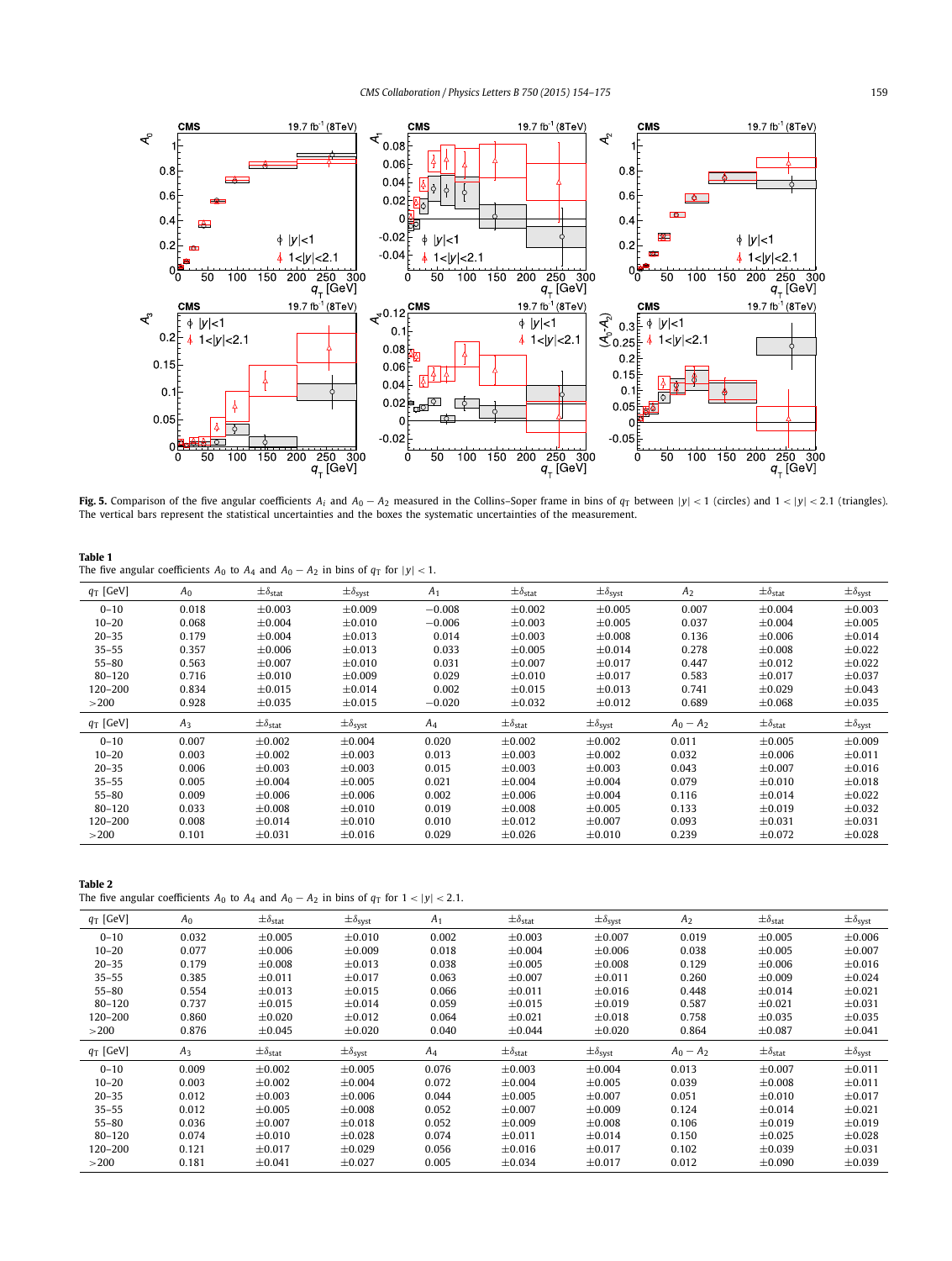<span id="page-6-0"></span>In addition, we gratefully acknowledge the computing centers and personnel of the Worldwide LHC Computing Grid for delivering so effectively the computing infrastructure essential to our analyses. Finally, we acknowledge the enduring support for the construction and operation of the LHC and the CMS detector provided by the following funding agencies: BMWFW and FWF (Austria); FNRS and FWO (Belgium); CNPq, CAPES, FAPERJ, and FAPESP (Brazil); MES (Bulgaria); CERN; CAS, MOST, and NSFC (China); COLCIENCIAS (Colombia); MSES and CSF (Croatia); RPF (Cyprus); MoER, ERC IUT and ERDF (Estonia); Academy of Finland, MEC, and HIP (Finland); CEA and CNRS/IN2P3 (France); BMBF, DFG, and HGF (Germany); GSRT (Greece); OTKA and NIH (Hungary); DAE and DST (India); IPM (Iran); SFI (Ireland); INFN (Italy); MSIP and NRF (Republic of Korea); LAS (Lithuania); MOE and UM (Malaysia); CINVESTAV, CONACYT, SEP, and UASLP-FAI (Mexico); MBIE (New Zealand); PAEC (Pakistan); MSHE and NSC (Poland); FCT (Portugal); JINR (Dubna); MON, RosAtom, RAS and RFBR (Russia); MESTD (Serbia); SEIDI and CPAN (Spain); Swiss Funding Agencies (Switzerland); MST (Taipei); ThEPCenter, IPST, STAR and NSTDA (Thailand); TUBITAK and TAEK (Turkey); NASU and SFFR (Ukraine); STFC (United Kingdom); DOE and NSF (USA).

Individuals have received support from the Marie-Curie program and the European Research Council and EPLANET (European Union); the Leventis Foundation; the A.P. Sloan Foundation; the Alexander von Humboldt Foundation; the Belgian Federal Science Policy Office; the Fonds pour la Formation à la Recherche dans l'Industrie et dans l'Agriculture (FRIA-Belgium); the Agentschap voor Innovatie door Wetenschap en Technologie (IWT-Belgium); the Ministry of Education, Youth and Sports (MEYS) of the Czech Republic; the Council of Scientific and Industrial Research, India; the HOMING PLUS program of the Foundation for Polish Science, cofinanced from European Union, Regional Development Fund; the Compagnia di San Paolo (Torino); the Consorzio per la Fisica (Trieste); MIUR project 20108T4XTM (Italy); the Thalis and Aristeia programs cofinanced by EU-ESF and the Greek NSRF; and the National Priorities Research Program by Qatar National Research Fund.

#### **References**

- [1] J.C. Collins, D.E. Soper, Angular distribution of dileptons in highenergy hadron collisions, Phys. Rev. D 16 (1977) 2219, [http://dx.doi.org/](http://dx.doi.org/10.1103/PhysRevD.16.2219) [10.1103/PhysRevD.16.2219](http://dx.doi.org/10.1103/PhysRevD.16.2219).
- [2] T. Aaltonen, et al., CDF Collaboration, First measurement of the angular coefficients of Drell–Yan  $e^+e^-$  pairs in the Z mass region from pp collisions at <sup>√</sup>*<sup>s</sup>* <sup>=</sup> <sup>1</sup>*.*96 TeV, Phys. Rev. Lett. <sup>106</sup> (2011) 241801, [http://dx.doi.org/](http://dx.doi.org/10.1103/PhysRevLett.106.241801) [10.1103/PhysRevLett.106.241801,](http://dx.doi.org/10.1103/PhysRevLett.106.241801) arXiv:1103.5699.
- [3] P. Nason, A new method for combining NLO QCD with shower Monte Carlo algorithms, J. High Energy Phys. 11 (2004) 040, [http://dx.doi.org/10.1088/](http://dx.doi.org/10.1088/1126-6708/2004/11/040) [1126-6708/2004/11/040](http://dx.doi.org/10.1088/1126-6708/2004/11/040), arXiv:hep-ph/0409146.
- [4] S. Frixione, P. Nason, C. Oleari, Matching NLO QCD computations with parton shower simulations: the POWHEG method, J. High Energy Phys. 11 (2007) 070, <http://dx.doi.org/10.1088/1126-6708/2007/11/070>, arXiv:0709.2092.
- [5] S. Alioli, P. Nason, C. Oleari, E. Re, A general framework for implementing NLO calculations in shower Monte Carlo programs: the POWHEG BOX, J. High Energy Phys. 06 (2010) 043, [http://dx.doi.org/10.1007/JHEP06\(2010\)043](http://dx.doi.org/10.1007/JHEP06(2010)043), arXiv:1002.2581.
- [6] S. Alioli, P. Nason, C. Oleari, E. Re, NLO vector-boson production matched with shower in POWHEG, J. High Energy Phys. 07 (2008) 060, [http://dx.doi.org/](http://dx.doi.org/10.1088/1126-6708/2008/07/060) [10.1088/1126-6708/2008/07/060,](http://dx.doi.org/10.1088/1126-6708/2008/07/060) arXiv:0805.4802.
- [7] J.C. Collins, Simple prediction of quantum chromodynamics for angular distribution of dileptons in hadron collisions, Phys. Rev. Lett. 42 (1979) 291, [http://](http://dx.doi.org/10.1103/PhysRevLett.42.291) [dx.doi.org/10.1103/PhysRevLett.42.291.](http://dx.doi.org/10.1103/PhysRevLett.42.291)
- [8] D. Boer, W. Vogelsang, Drell–Yan lepton angular distribution at small transverse momentum, Phys. Rev. D 74 (2006) 014004, [http://dx.doi.org/10.1103/](http://dx.doi.org/10.1103/PhysRevD.74.014004) [PhysRevD.74.014004,](http://dx.doi.org/10.1103/PhysRevD.74.014004) arXiv:hep-ph/0604177.
- [9] E.L. Berger, J.-W. Qiu, R.A. Rodriguez-Pedraza, Angular distribution of leptons from the decay of massive vector bosons, Phys. Lett. B 656 (2007) 74, [http://dx.doi.org/10.1016/j.physletb.2007.09.008,](http://dx.doi.org/10.1016/j.physletb.2007.09.008) arXiv:0707.3150.
- [10] A. Bodek, A simple event weighting technique for optimizing the measurement of the forward–backward asymmetry of Drell–Yan dilepton pairs at

hadron colliders, Eur. Phys. J. C 67 (2010) 321, [http://dx.doi.org/10.1140/epjc/](http://dx.doi.org/10.1140/epjc/s10052-010-1287-5) [s10052-010-1287-5](http://dx.doi.org/10.1140/epjc/s10052-010-1287-5), arXiv:0911.2850.

- [11] J. Lindfors, Angular distribution of large *q*<sup>t</sup> muon pairs in different reference frames, Phys. Scr. 20 (1979) 19, [http://dx.doi.org/10.1088/0031-8949/20/1/003.](http://dx.doi.org/10.1088/0031-8949/20/1/003)
- [12] C.S. Lam, W.-K. Tung, Structure function relations at large transverse momenta in lepton-pair production processes, Phys. Lett. B 80 (1979) 228, [http://](http://dx.doi.org/10.1016/0370-2693(79)90204-1) [dx.doi.org/10.1016/0370-2693\(79\)90204-1](http://dx.doi.org/10.1016/0370-2693(79)90204-1).
- [13] P. Faccioli, C. Lourenco, J. Seixas, Rotation-invariant relations in vector meson decays into fermion pairs, Phys. Rev. Lett. 105 (2010) 061601, [http://](http://dx.doi.org/10.1103/PhysRevLett.105.061601) [dx.doi.org/10.1103/PhysRevLett.105.061601](http://dx.doi.org/10.1103/PhysRevLett.105.061601), arXiv:1005.2601.
- [14] P. Faccioli, C. Lourenco, J. Seixas, H.K. Woehri, Model-independent constraints on the shape parameters of dilepton angular distributions, Phys. Rev. D 83 (2011) 056008, <http://dx.doi.org/10.1103/PhysRevD.83.056008>, arXiv: 1102.3946.
- [15] CMS Collaboration, Measurement of the polarization of W bosons with large transverse momenta in  $W +$  Jets events at the LHC, Phys. Rev. Lett. 107 (2011) 021802, [http://dx.doi.org/10.1103/PhysRevLett.107.021802,](http://dx.doi.org/10.1103/PhysRevLett.107.021802) arXiv:1104.3829.
- [16] ATLAS Collaboration, Measurement of the polarisation of *W* bosons produced with large transverse momentum in pp collisions at  $\sqrt{s} = 7$  TeV with the ATLAS experiment, Eur. Phys. J. C 72 (2012) 2001, [http://dx.doi.org/](http://dx.doi.org/10.1140/epjc/s10052-012-2001-6) [10.1140/epjc/s10052-012-2001-6,](http://dx.doi.org/10.1140/epjc/s10052-012-2001-6) arXiv:1203.2165.
- [17] Z. Bern, G. Diana, L.J. Dixon, F. Febres Cordero, D. Forde, T. Gleisberg, S. Höche, H. Ita, D.A. Kosower, D. Maître, K. Ozeren, Left-handed *W* bosons at the LHC, Phys. Rev. D 84 (2011) 034008, <http://dx.doi.org/10.1103/PhysRevD.84.034008>, arXiv:1103.5445.
- [18] R. Gavin, Y. Li, F. Petriello, S. Quackenbush, FEWZ 2.0: a code for hadronic Z production at next-to-next-to-leading order, Comput. Phys. Commun. 182 (2011) 2388, <http://dx.doi.org/10.1016/j.cpc.2011.06.008>, arXiv:1011.3540.
- [19] J. Alwall, R. Frederix, S. Frixione, V. Hirschi, F. Maltoni, et al., The automated computation of tree-level and next-to-leading order differential cross sections, and their matching to parton shower simulations, J. High Energy Phys. 07 (2014) 079, [http://dx.doi.org/10.1007/JHEP07\(2014\)079,](http://dx.doi.org/10.1007/JHEP07(2014)079) arXiv:1405.0301.
- [20] CMS Collaboration, The CMS experiment at the CERN LHC, I. Instrum, 3 (2008) S08004, <http://dx.doi.org/10.1088/1748-0221/3/08/S08004>.
- [21] CMS Collaboration, Particle-flow event reconstruction in CMS and performance for jets, taus, and  $E_T^{\text{miss}}$ , CMS Physics Analysis Summary CMS-PAS-PFT-09-001, <http://cdsweb.cern.ch/record/1194487>, 2009.
- [22] CMS Collaboration, Commissioning of the particle-flow event reconstruction with the first LHC collisions recorded in the CMS detector, CMS Physics Analysis Summary CMS-PAS-PFT-10-001 (2010), [http://cdsweb.cern.ch/](http://cdsweb.cern.ch/record/1247373) [record/1247373](http://cdsweb.cern.ch/record/1247373).
- [23] T. Sjöstrand, S. Mrenna, P.Z. Skands, PYTHIA 6.4 physics and manual, J. High Energy Phys. 05 (2006) 026, <http://dx.doi.org/10.1088/1126-6708/2006/05/026>, arXiv:hep-ph/0603175.
- [24] CMS Collaboration, Study of the underlying event at forward rapidity in pp collisions at  $\sqrt{s}$  = 0.9, 2.76, and 7 TeV, J. High Energy Phys. 04 (2013) 072, [http://dx.doi.org/10.1007/JHEP04\(2013\)072](http://dx.doi.org/10.1007/JHEP04(2013)072), arXiv:1302.2394.
- [25] J. Alwall, S. Höche, F. Krauss, N. Lavesson, L. Lönnblad, F. Maltoni, M.L. Mangano, M. Moretti, C.G. Papadopoulos, F. Piccinini, S. Schumann, M. Treccani, J. Winter, M. Worek, Comparative study of various algorithms for the merging of parton showers and matrix elements in hadronic collisions, Eur. Phys. J. C 53 (2008) 473, <http://dx.doi.org/10.1140/epjc/s10052-007-0490-5>, arXiv:0706.2569.
- [26] J. Pumplin, D.R. Stump, J. Huston, H.-L. Lai, P. Nadolsky, W.-K. Tung, New generation of parton distributions with uncertainties from global QCD analysis, J. High Energy Phys. 07 (2002) 012, [http://dx.doi.org/10.1088/](http://dx.doi.org/10.1088/1126-6708/2002/07/012) [1126-6708/2002/07/012](http://dx.doi.org/10.1088/1126-6708/2002/07/012), arXiv:hep-ph/0201195.
- [27] H.-L. Lai, M. Guzzi, J. Huston, Z. Li, P.M. Nadolsky, J. Pumplin, C.-P. Yuan, New parton distributions for collider physics, Phys. Rev. D 82 (2010) 074024, <http://dx.doi.org/10.1103/PhysRevD.82.074024>, arXiv:1007.2241.
- [28] S. Alioli, P. Nason, C. Oleari, E. Re, NLO single-top production matched with shower in POWHEG: s- and t-channel contributions, J. High Energy Phys. 09 (2009) 111, [http://dx.doi.org/10.1007/JHEP02\(2010\)011](http://dx.doi.org/10.1007/JHEP02(2010)011), arXiv:0907.4076.
- [29] E. Re, Single-top Wt-channel production matched with parton showers using the POWHEG method, Eur. Phys. J. C 71 (2011) 1547, [http://dx.doi.org/10.1140/](http://dx.doi.org/10.1140/epjc/s10052-011-1547-z) [epjc/s10052-011-1547-z,](http://dx.doi.org/10.1140/epjc/s10052-011-1547-z) arXiv:1009.2450.
- [30] M. Czakon, P. Fiedler, A. Mitov, Total top-quark pair-production cross section at hadron colliders through  $o(\alpha_S^4)$ , Phys. Rev. Lett. 110 (2013) 252004, <http://dx.doi.org/10.1103/PhysRevLett.110.252004>, arXiv:1303.6254.
- [31] N. Kidonakis, [Differential](http://refhub.elsevier.com/S0370-2693(15)00662-0/bib4B69646F6E616B69733A323031326462s1) and total cross sections for top pair and single top production, in: XX Int. Workshop on [Deep-Inelastic](http://refhub.elsevier.com/S0370-2693(15)00662-0/bib4B69646F6E616B69733A323031326462s1) Scattering and Related Subjects, Bonn, Germany, 2012, p. 831, [arXiv:1205.3453.](http://refhub.elsevier.com/S0370-2693(15)00662-0/bib4B69646F6E616B69733A323031326462s1)
- [32] S. Agostinelli, et al., GEANT4 Collaboration, GEANT4: A simulation toolkit, Nucl. Instrum. Methods Phys. Res., Sect. A, Accel. Spectrom. Detect. Assoc. Equip. 506 (2003) 250, [http://dx.doi.org/10.1016/S0168-9002\(03\)01368-8](http://dx.doi.org/10.1016/S0168-9002(03)01368-8).
- [33] CMS Collaboration, Performance of CMS muon reconstruction in pp collision events at <sup>√</sup>*<sup>s</sup>* <sup>=</sup> 7 TeV, J. Instrum. <sup>7</sup> (2012) P10002, [http://dx.doi.org/10.1088/](http://dx.doi.org/10.1088/1748-0221/7/10/P10002) [1748-0221/7/10/P10002](http://dx.doi.org/10.1088/1748-0221/7/10/P10002), arXiv:1206.4071.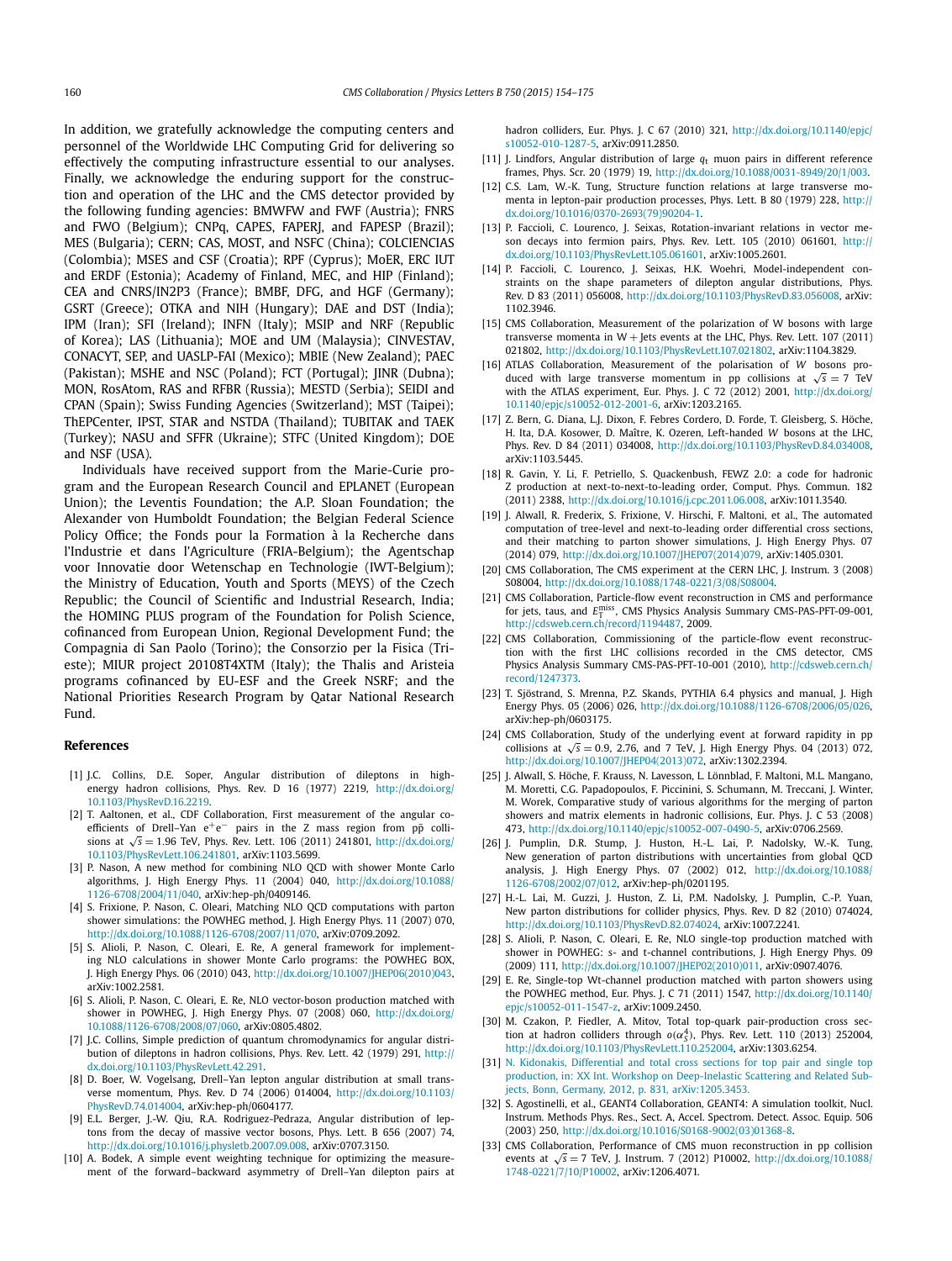- <span id="page-7-0"></span>[34] CMS Collaboration, Performance of electron reconstruction and selection with the CMS detector in proton–proton collisions at  $\sqrt{s} = 8$  TeV, J. Instrum. 10 (2015) P06005, [http://dx.doi.org/10.1088/1748-0221/10/06/P06005,](http://dx.doi.org/10.1088/1748-0221/10/06/P06005) arXiv:1502.02701.
- [35] A. Bodek, A. van Dyne, J.Y. Han, W. Sakumoto, A. Strelnikov, Extracting muon momentum scale corrections for hadron collider experiments, Eur. Phys. J. C 72 (2012) 2194, [http://dx.doi.org/10.1140/epjc/s10052-012-2194-8,](http://dx.doi.org/10.1140/epjc/s10052-012-2194-8) arXiv:1208.3710.

#### **CMS Collaboration**

#### V. Khachatryan, A.M. Sirunyan, A. Tumasyan

*Yerevan Physics Institute, Yerevan, Armenia*

W. Adam, T. Bergauer, M. Dragicevic, J. Erö, M. Friedl, R. Frühwirth <sup>1</sup>, V.M. Ghete, C. Hartl, N. Hörmann, J. Hrubec, M. Jeitler<sup>1</sup>, W. Kiesenhofer, V. Knünz, M. Krammer<sup>1</sup>, I. Krätschmer, D. Liko, I. Mikulec, D. Rabady<sup>2</sup>, B. Rahbaran, H. Rohringer, J. Schieck, R. Schöfbeck, J. Strauss, W. Treberer-Treberspurg, W. Waltenberger, C.-E. Wulz<sup>[1](#page-20-0)</sup>

*Institut für Hochenergiephysik der OeAW, Wien, Austria*

V. Mossolov, N. Shumeiko, J. Suarez Gonzalez

*National Centre for Particle and High Energy Physics, Minsk, Belarus*

S. Alderweireldt, S. Bansal, T. Cornelis, E.A. De Wolf, X. Janssen, A. Knutsson, J. Lauwers, S. Luyckx, S. Ochesanu, R. Rougny, M. Van De Klundert, H. Van Haevermaet, P. Van Mechelen, N. Van Remortel, A. Van Spilbeeck

*Universiteit Antwerpen, Antwerpen, Belgium*

F. Blekman, S. Blyweert, J. D'Hondt, N. Daci, N. Heracleous, J. Keaveney, S. Lowette, M. Maes, A. Olbrechts, Q. Python, D. Strom, S. Tavernier, W. Van Doninck, P. Van Mulders, G.P. Van Onsem, I. Villella

*Vrije Universiteit Brussel, Brussel, Belgium*

C. Caillol, B. Clerbaux, G. De Lentdecker, D. Dobur, G. Fasanella, L. Favart, A.P.R. Gay, A. Grebenyuk, A. Léonard, A. Mohammadi, L. Perniè<sup>2</sup>, A. Randle-conde, T. Reis, T. Seva, L. Thomas, C. Vander Velde, P. Vanlaer, J. Wang, F. Zenoni

*Université Libre de Bruxelles, Bruxelles, Belgium*

V. Adler, K. Beernaert, L. Benucci, A. Cimmino, S. Costantini, S. Crucy, A. Fagot, G. Garcia, J. Mccartin, A.A. Ocampo Rios, D. Poyraz, D. Ryckbosch, S. Salva Diblen, M. Sigamani, N. Strobbe, F. Thyssen, M. Tytgat, E. Yazgan, N. Zaganidis

*Ghent University, Ghent, Belgium*

S. Basegmez, C. Beluffi<sup>3</sup>, G. Bruno, R. Castello, A. Caudron, L. Ceard, G.G. Da Silveira, C. Delaere, T. du Pree, D. Favart, L. Forthomme, A. Giammanco<sup>4</sup>, J. Hollar, A. Jafari, P. Jez, M. Komm, V. Lemaitre, C. Nuttens, D. Pagano, L. Perrini, A. Pin, K. Piotrzkowski, A. Popov<sup>5</sup>, L. Quertenmont, M. Selvaggi, M. Vidal Marono

*Université Catholique de Louvain, Louvain-la-Neuve, Belgium*

N. Beliy, T. Caebergs, E. Daubie, G.H. Hammad

*Université de Mons, Mons, Belgium*

W.L. Aldá Júnior, G.A. Alves, L. Brito, M. Correa Martins Junior, T. Dos Reis Martins, J. Molina, C. Mora Herrera, M.E. Pol, P. Rebello Teles

- [36] CMS Collaboration, Measurements of inclusive W and Z cross sections in pp. collisions at  $\sqrt{s}$  = 7 TeV, J. High Energy Phys. 01 (2011) 080, [http://dx.doi.org/](http://dx.doi.org/10.1007/JHEP01(2011)080) [10.1007/JHEP01\(2011\)080](http://dx.doi.org/10.1007/JHEP01(2011)080), arXiv:1012.2466.
- [37] E. Mirkes, J. Ohnemus, Angular distributions of Drell–Yan lepton pairs at the Fermilab Tevatron: order  $\alpha_s^2$  corrections and Monte Carlo studies, Phys. Rev. D 51 (1995) 4891, [http://dx.doi.org/10.1103/PhysRevD.51.4891,](http://dx.doi.org/10.1103/PhysRevD.51.4891) arXiv: hep-ph/9412289.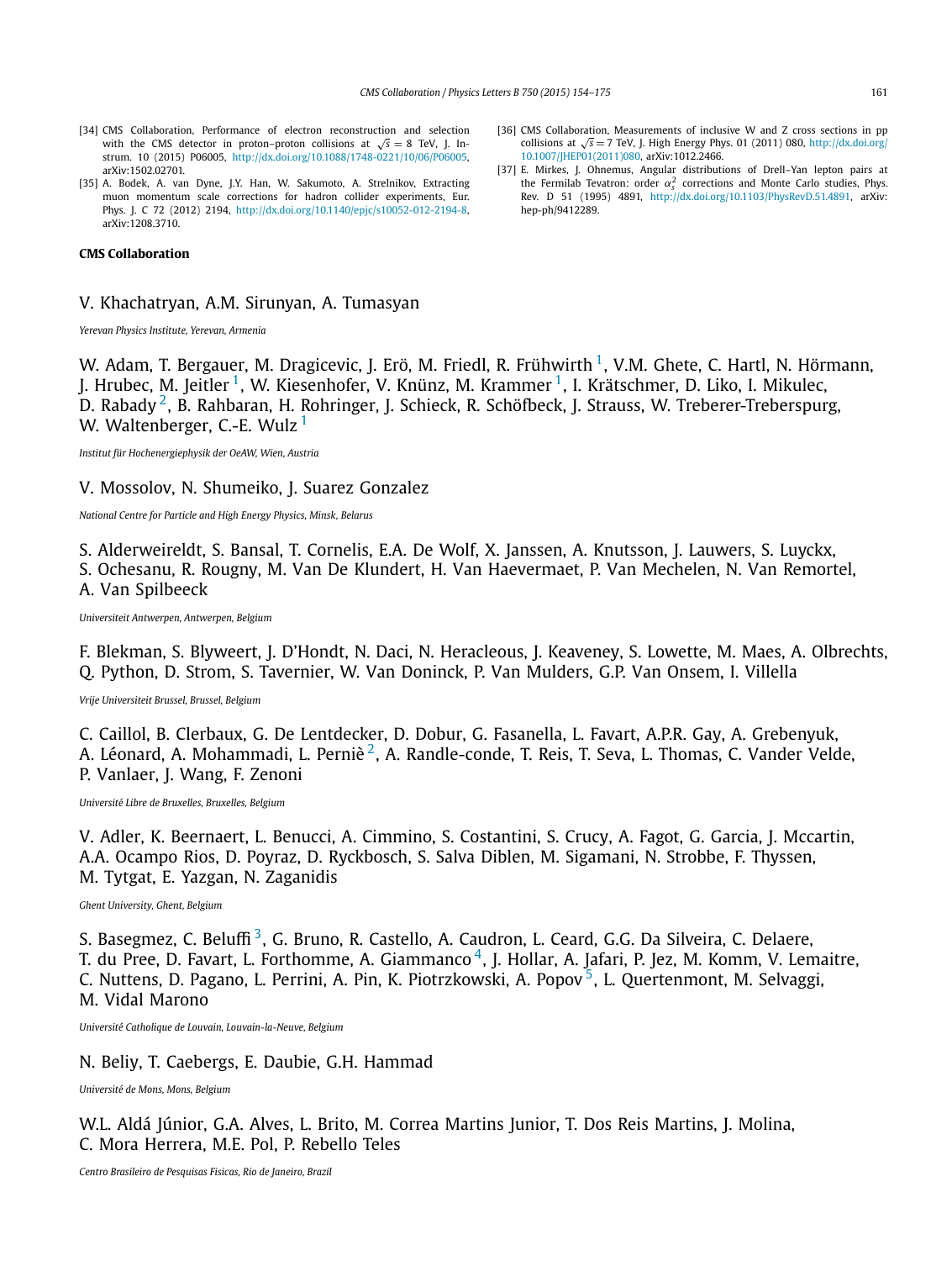E. Belchior Batista Das Chagas, W. Carvalho, J. Chinellato<sup>6</sup>, A. Custódio, E.M. Da Costa,

D. De Jesus Damiao, C. De Oliveira Martins, S. Fonseca De Souza, L.M. Huertas Guativa, H. Malbouisson, D. Matos Figueiredo, L. Mundim, H. Nogima, W.L. Prado Da Silva, J. Santaolalla, A. Santoro, A. Sznajder, E.J. Tonelli Manganote<sup>6</sup>, A. Vilela Pereira

*Universidade do Estado do Rio de Janeiro, Rio de Janeiro, Brazil*

C.A. Bernardes <sup>b</sup>, S. Dogra<sup>a</sup>, T.R. Fernandez Perez Tomei<sup>a</sup>, E.M. Gregores <sup>b</sup>, P.G. Mercadante <sup>b</sup>. S.F. Novaes<sup>a</sup>, Sandra S. Padula<sup>a</sup>

<sup>a</sup> *Universidade Estadual Paulista, São Paulo, Brazil* <sup>b</sup> *Universidade Federal do ABC, São Paulo, Brazil*

A. Aleksandrov, V. Genchev<sup>2</sup>, R. Hadjiiska, P. Iaydjiev, A. Marinov, S. Piperov, M. Rodozov. S. Stovkova. G. Sultanov, M. Vutova

*Institute for Nuclear Research and Nuclear Energy, Sofia, Bulgaria*

A. Dimitrov, I. Glushkov, L. Litov, B. Pavlov, P. Petkov

*University of Sofia, Sofia, Bulgaria*

J.G. Bian, G.M. Chen, H.S. Chen, M. Chen, T. Cheng, R. Du, C.H. Jiang, R. Plestina<sup>7</sup>, F. Romeo, J. Tao, Z. Wang

*Institute of High Energy Physics, Beijing, China*

#### C. Asawatangtrakuldee, Y. Ban, S. Liu, Y. Mao, S.J. Qian, D. Wang, Z. Xu, F. Zhang [8,](#page-21-0) L. Zhang, W. Zou

*State Key Laboratory of Nuclear Physics and Technology, Peking University, Beijing, China*

#### C. Avila, A. Cabrera, L.F. Chaparro Sierra, C. Florez, J.P. Gomez, B. Gomez Moreno, J.C. Sanabria

*Universidad de Los Andes, Bogota, Colombia*

## N. Godinovic, D. Lelas, D. Polic, I. Puljak

*University of Split, Faculty of Electrical Engineering, Mechanical Engineering and Naval Architecture, Split, Croatia*

## Z. Antunovic, M. Kovac

*University of Split, Faculty of Science, Split, Croatia*

#### V. Brigljevic, K. Kadija, J. Luetic, D. Mekterovic, L. Sudic

*Institute Rudjer Boskovic, Zagreb, Croatia*

## A. Attikis, G. Mavromanolakis, J. Mousa, C. Nicolaou, F. Ptochos, P.A. Razis, H. Rykaczewski

*University of Cyprus, Nicosia, Cyprus*

M. Bodlak, M. Finger, M. Finger Jr. [9](#page-21-0)

*Charles University, Prague, Czech Republic*

# Y. Assran [10,](#page-21-0) A. Ellithi Kamel [11,](#page-21-0) M.A. Mahmoud [12,](#page-21-0) A. Radi [13](#page-21-0)*,*[14](#page-21-0)

Academy of Scientific Research and Technology of the Arab Republic of Egypt, Egyptian Network of High Energy Physics, Cairo, Egypt

# M. Kadastik, M. Murumaa, M. Raidal, A. Tiko

*National Institute of Chemical Physics and Biophysics, Tallinn, Estonia*

# P. Eerola, M. Voutilainen

*Department of Physics, University of Helsinki, Helsinki, Finland*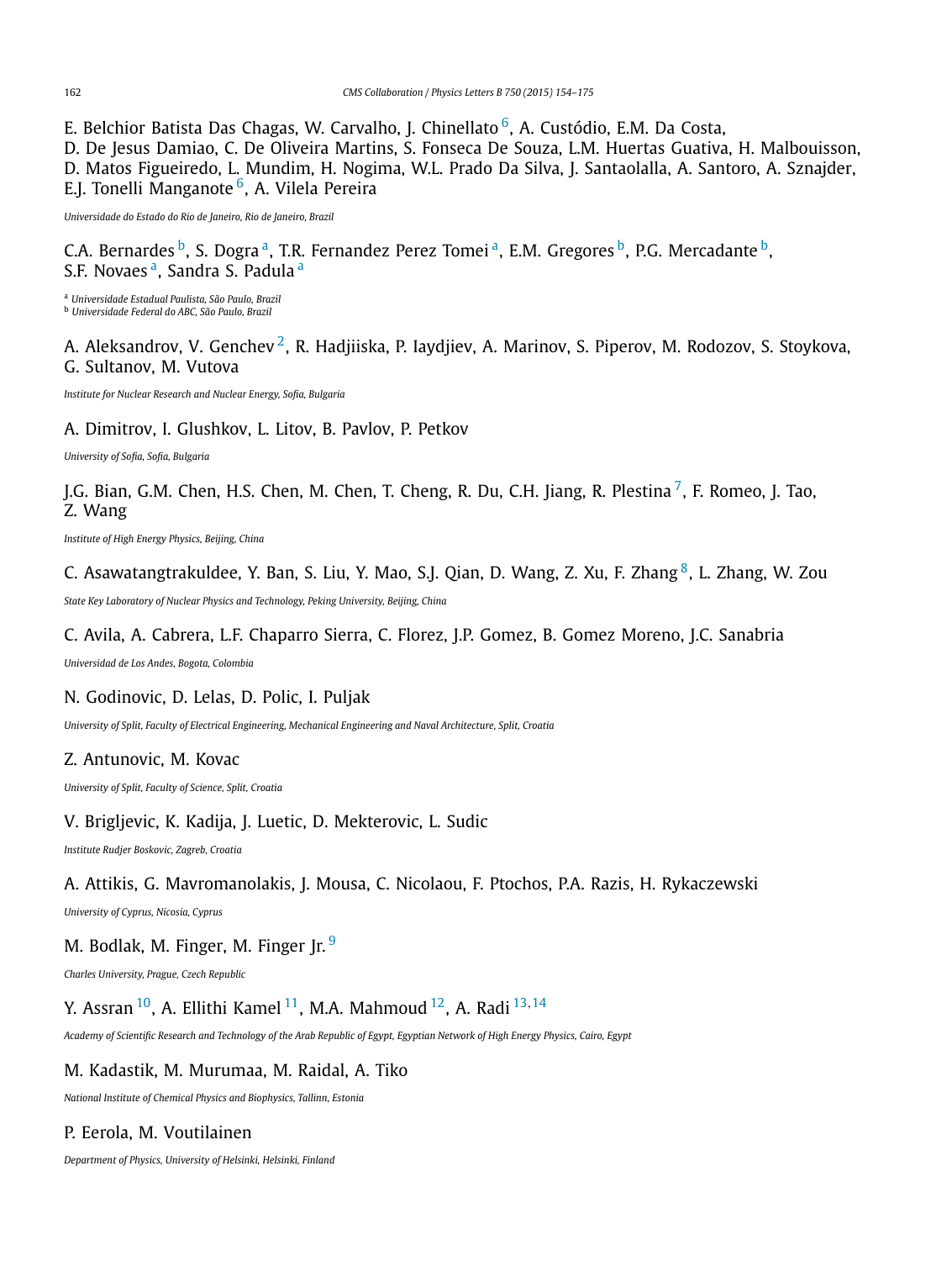J. Härkönen, V. Karimäki, R. Kinnunen, T. Lampén, K. Lassila-Perini, S. Lehti, T. Lindén, P. Luukka, T. Mäenpää, T. Peltola, E. Tuominen, J. Tuominiemi, E. Tuovinen, L. Wendland

*Helsinki Institute of Physics, Helsinki, Finland*

## J. Talvitie, T. Tuuva

*Lappeenranta University of Technology, Lappeenranta, Finland*

M. Besancon, F. Couderc, M. Dejardin, D. Denegri, B. Fabbro, J.L. Faure, C. Favaro, F. Ferri, S. Ganjour, A. Givernaud, P. Gras, G. Hamel de Monchenault, P. Jarry, E. Locci, J. Malcles, J. Rander, A. Rosowsky, M. Titov, A. Zghiche

*DSM/IRFU, CEA/Saclay, Gif-sur-Yvette, France*

S. Baffioni, F. Beaudette, P. Busson, E. Chapon, C. Charlot, T. Dahms, O. Davignon, L. Dobrzynski, N. Filipovic, A. Florent, R. Granier de Cassagnac, L. Mastrolorenzo, P. Miné, I.N. Naranjo, M. Nguyen, C. Ochando, G. Ortona, P. Paganini, S. Regnard, R. Salerno, J.B. Sauvan, Y. Sirois, C. Veelken, Y. Yilmaz, A. Zabi

*Laboratoire Leprince-Ringuet, Ecole Polytechnique, IN2P3–CNRS, Palaiseau, France*

J.-L. Agram <sup>15</sup>, J. Andrea, A. Aubin, D. Bloch, J.-M. Brom, E.C. Chabert, N. Chanon, C. Collard, E. Conte <sup>15</sup>, J.-C. Fontaine <sup>15</sup>, D. Gelé, U. Goerlach, C. Goetzmann, A.-C. Le Bihan, K. Skovpen, P. Van Hove

Institut Pluridisciplinaire Hubert Curien, Université de Strasbourg, Université de Haute Alsace Mulhouse, CNRS/IN2P3, Strasbourg, France

## S. Gadrat

Centre de Calcul de l'Institut National de Physique Nucleaire et de Physique des Particules, CNRS/IN2P3, Villeurbanne, France

S. Beauceron, N. Beaupere, C. Bernet<sup>[7](#page-21-0)</sup>, G. Boudoul<sup>2</sup>, E. Bouvier, S. Brochet, C.A. Carrillo Montoya, J. Chasserat, R. Chierici, D. Contardo<sup>2</sup>, B. Courbon, P. Depasse, H. El Mamouni, J. Fan, J. Fay, S. Gascon, M. Gouzevitch, B. Ille, T. Kurca, M. Lethuillier, L. Mirabito, A.L. Pequegnot, S. Perries, J.D. Ruiz Alvarez, D. Sabes, L. Sgandurra, V. Sordini, M. Vander Donckt, P. Verdier, S. Viret, H. Xiao

Université de Lyon, Université Claude Bernard Lyon 1, CNRS-IN2P3, Institut de Physique Nucléaire de Lyon, Villeurbanne, France

## Z. Tsamalaidze <sup>[9](#page-21-0)</sup>

*Institute of High Energy Physics and Informatization, Tbilisi State University, Tbilisi, Georgia*

C. Autermann, S. Beranek, M. Bontenackels, M. Edelhoff, L. Feld, A. Heister, K. Klein, M. Lipinski, A. Ostapchuk, M. Preuten, F. Raupach, J. Sammet, S. Schael, J.F. Schulte, H. Weber, B. Wittmer, V. Zhukov [5](#page-21-0)

*RWTH Aachen University, I. Physikalisches Institut, Aachen, Germany*

M. Ata, M. Brodski, E. Dietz-Laursonn, D. Duchardt, M. Erdmann, R. Fischer, A. Güth, T. Hebbeker, C. Heidemann, K. Hoepfner, D. Klingebiel, S. Knutzen, P. Kreuzer, M. Merschmeyer, A. Meyer, P. Millet, M. Olschewski, K. Padeken, P. Papacz, H. Reithler, S.A. Schmitz, L. Sonnenschein, D. Teyssier, S. Thüer

*RWTH Aachen University, III. Physikalisches Institut A, Aachen, Germany*

V. Cherepanov, Y. Erdogan, G. Flügge, H. Geenen, M. Geisler, W. Haj Ahmad, F. Hoehle, B. Kargoll, T. Kress, Y. Kuessel, A. Künsken, J. Lingemann [2](#page-20-0), A. Nowack, I.M. Nugent, C. Pistone, O. Pooth, A. Stahl

*RWTH Aachen University, III. Physikalisches Institut B, Aachen, Germany*

M. Aldaya Martin, I. Asin, N. Bartosik, J. Behr, U. Behrens, A.J. Bell, A. Bethani, K. Borras, A. Burgmeier, A. Cakir, L. Calligaris, A. Campbell, S. Choudhury, F. Costanza, C. Diez Pardos, G. Dolinska, S. Dooling, T. Dorland, G. Eckerlin, D. Eckstein, T. Eichhorn, G. Flucke, J. Garay Garcia, A. Geiser, A. Gizhko,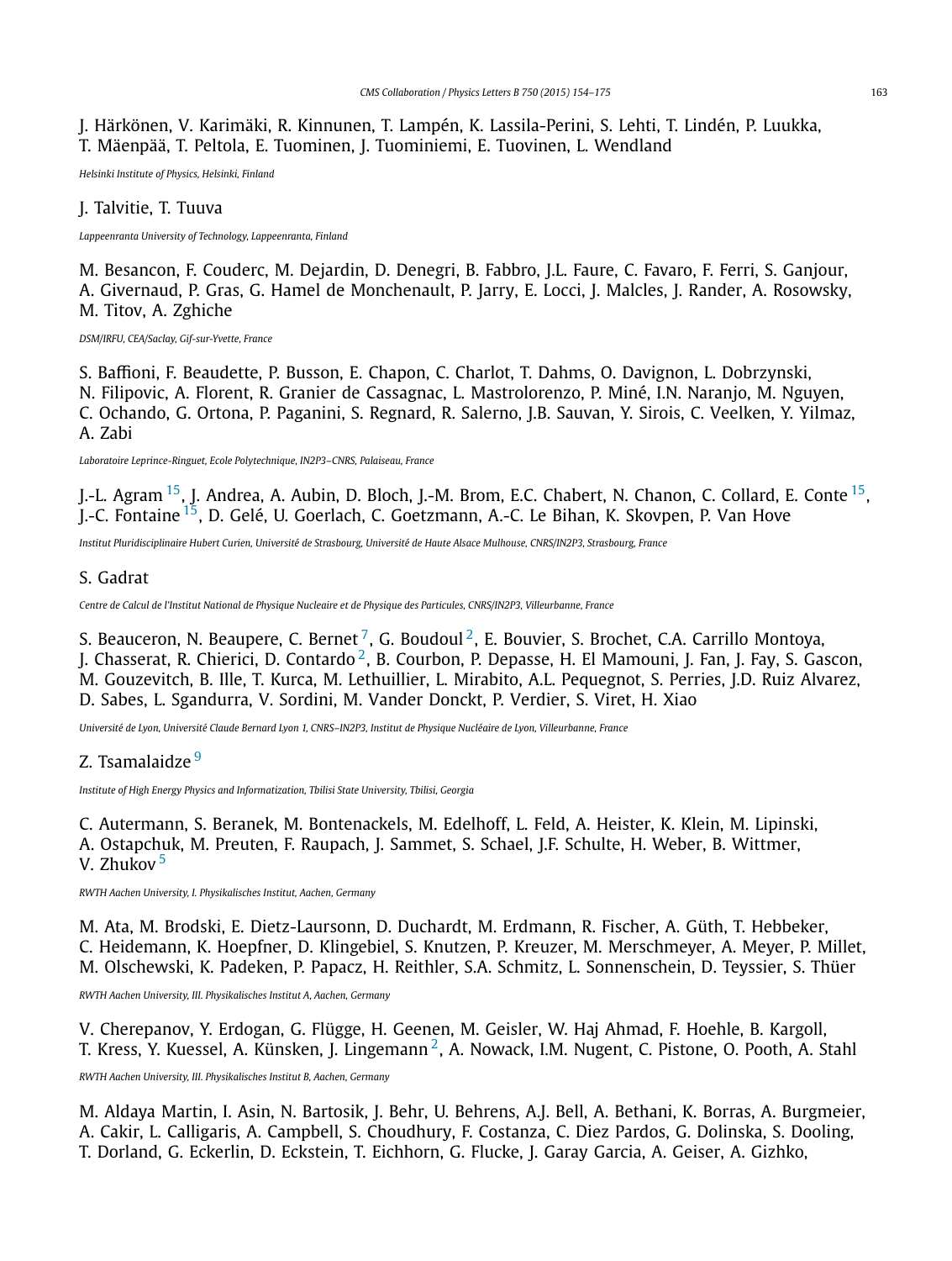P. Gunnellini, J. Hauk, M. Hempel <sup>[16](#page-21-0)</sup>, H. Jung, A. Kalogeropoulos, O. Karacheban <sup>16</sup>, M. Kasemann, P. Katsas, J. Kieseler, C. Kleinwort, I. Korol, W. Lange, J. Leonard, K. Lipka, A. Lobanov, W. Lohmann [16,](#page-21-0) R. Mankel, I. Marfin [16](#page-21-0), I.-A. Melzer-Pellmann, A.B. Meyer, G. Mittag, J. Mnich, A. Mussgiller, S. Naumann-Emme, A. Nayak, E. Ntomari, H. Perrey, D. Pitzl, R. Placakyte, A. Raspereza, P.M. Ribeiro Cipriano, B. Roland, E. Ron, M.Ö. Sahin, J. Salfeld-Nebgen, P. Saxena, T. Schoerner-Sadenius, M. Schröder, C. Seitz, S. Spannagel, A.D.R. Vargas Trevino, R. Walsh, C. Wissing

*Deutsches Elektronen-Synchrotron, Hamburg, Germany*

V. Blobel, M. Centis Vignali, A.R. Draeger, J. Erfle, E. Garutti, K. Goebel, M. Görner, J. Haller, M. Hoffmann, R.S. Höing, A. Junkes, H. Kirschenmann, R. Klanner, R. Kogler, T. Lapsien, T. Lenz, I. Marchesini, D. Marconi, D. Nowatschin, J. Ott, T. Peiffer, A. Perieanu, N. Pietsch, J. Poehlsen, T. Poehlsen, D. Rathjens, C. Sander, H. Schettler, P. Schleper, E. Schlieckau, A. Schmidt, M. Seidel, V. Sola, H. Stadie, G. Steinbrück, H. Tholen, D. Troendle, E. Usai, L. Vanelderen, A. Vanhoefer

*University of Hamburg, Hamburg, Germany*

M. Akbiyik, C. Barth, C. Baus, J. Berger, C. Böser, E. Butz, T. Chwalek, W. De Boer, A. Descroix, A. Dierlamm, M. Feindt, F. Frensch, M. Giffels, A. Gilbert, F. Hartmann<sup>[2](#page-20-0)</sup>, T. Hauth, U. Husemann, I. Katkov<sup>5</sup>, A. Kornmayer<sup>2</sup>, P. Lobelle Pardo, M.U. Mozer, T. Müller, Th. Müller, A. Nürnberg, G. Quast, K. Rabbertz, S. Röcker, H.J. Simonis, F.M. Stober, R. Ulrich, J. Wagner-Kuhr, S. Wayand, T. Weiler, C. Wöhrmann, R. Wolf

*Institut für Experimentelle Kernphysik, Karlsruhe, Germany*

G. Anagnostou, G. Daskalakis, T. Geralis, V.A. Giakoumopoulou, A. Kyriakis, D. Loukas, A. Markou, C. Markou, A. Psallidas, I. Topsis-Giotis

*Institute of Nuclear and Particle Physics (INPP), NCSR Demokritos, Aghia Paraskevi, Greece*

A. Agapitos, S. Kesisoglou, A. Panagiotou, N. Saoulidou, E. Stiliaris, E. Tziaferi

*University of Athens, Athens, Greece*

X. Aslanoglou, I. Evangelou, G. Flouris, C. Foudas, P. Kokkas, N. Manthos, I. Papadopoulos, E. Paradas, J. Strologas

*University of Ioánnina, Ioánnina, Greece*

# G. Bencze, C. Hajdu, P. Hidas, D. Horvath [17](#page-21-0), F. Sikler, V. Veszpremi, G. Vesztergombi [18,](#page-21-0) A.J. Zsigmond

*Wigner Research Centre for Physics, Budapest, Hungary*

N. Beni, S. Czellar, J. Karancsi [19,](#page-21-0) J. Molnar, J. Palinkas, Z. Szillasi

*Institute of Nuclear Research ATOMKI, Debrecen, Hungary*

A. Makovec, P. Raics, Z.L. Trocsanyi, B. Ujvari

*University of Debrecen, Debrecen, Hungary*

#### S.K. Swain

*National Institute of Science Education and Research, Bhubaneswar, India*

S.B. Beri, V. Bhatnagar, R. Gupta, U. Bhawandeep, A.K. Kalsi, M. Kaur, R. Kumar, M. Mittal, N. Nishu, J.B. Singh

*Panjab University, Chandigarh, India*

Ashok Kumar, Arun Kumar, S. Ahuja, A. Bhardwaj, B.C. Choudhary, A. Kumar, S. Malhotra, M. Naimuddin, K. Ranjan, V. Sharma

*University of Delhi, Delhi, India*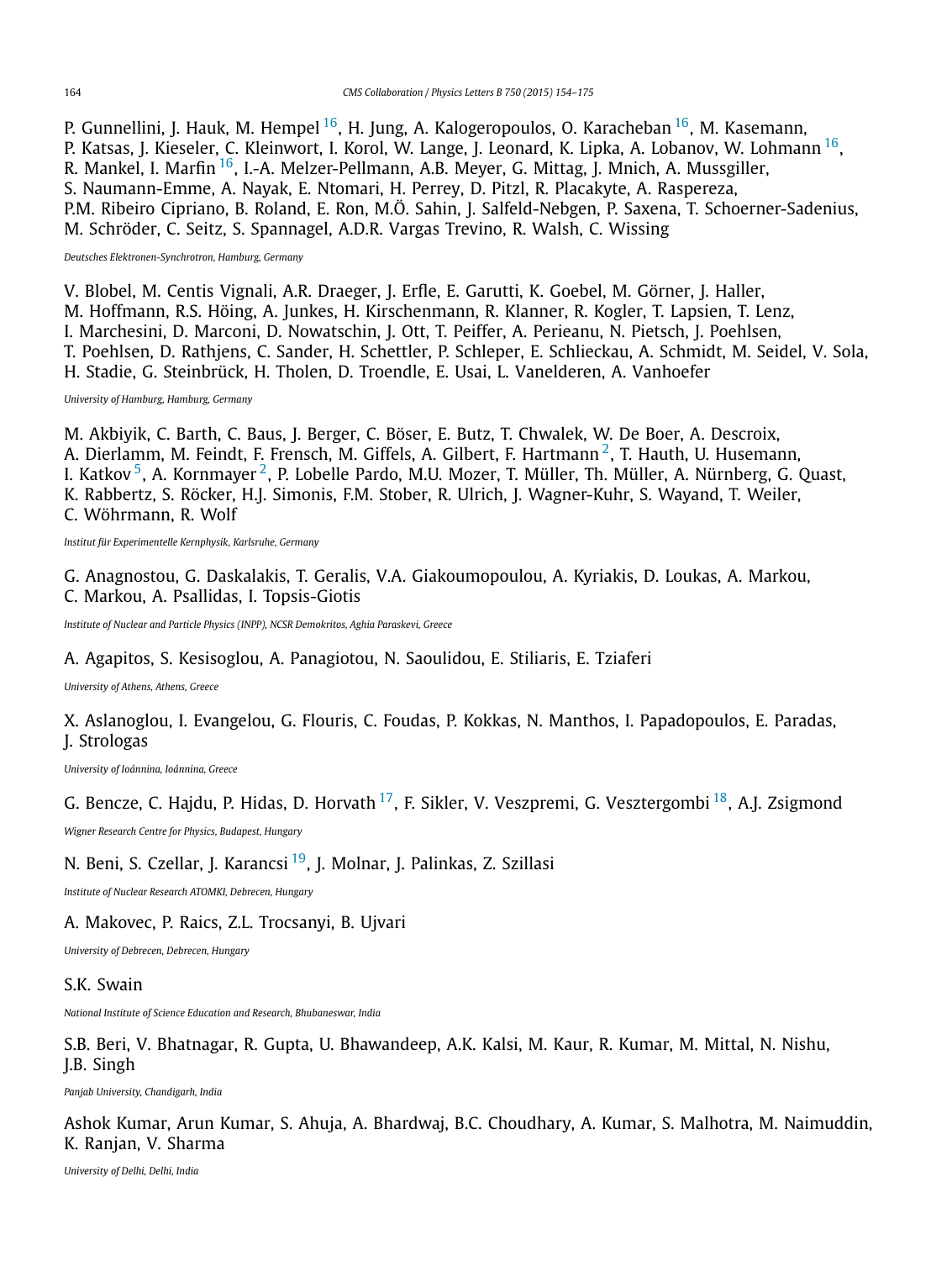S. Banerjee, S. Bhattacharya, K. Chatterjee, S. Dutta, B. Gomber, Sa. Jain, Sh. Jain, R. Khurana, A. Modak, S. Mukherjee, D. Roy, S. Roy Chowdhury, S. Sarkar, M. Sharan

*Saha Institute of Nuclear Physics, Kolkata, India*

A. Abdulsalam, D. Dutta, V. Kumar, A.K. Mohanty [2](#page-20-0), L.M. Pant, P. Shukla, A. Topkar

*Bhabha Atomic Research Centre, Mumbai, India*

T. Aziz, S. Banerjee, S. Bhowmik [20,](#page-21-0) R.M. Chatterjee, R.K. Dewanjee, S. Dugad, S. Ganguly, S. Ghosh, M. Guchait, A. Gurtu [21,](#page-21-0) G. Kole, S. Kumar, M. Maity [20,](#page-21-0) G. Majumder, K. Mazumdar, G.B. Mohanty, B. Parida, K. Sudhakar, N. Wickramage [22](#page-21-0)

*Tata Institute of Fundamental Research, Mumbai, India*

#### S. Sharma

*Indian Institute of Science Education and Research (IISER), Pune, India*

H. Bakhshiansohi, H. Behnamian, S.M. Etesami  $^{23}$ , A. Fahim  $^{24}$ , R. Goldouzian, M. Khakzad,

M. Mohammadi Najafabadi, M. Naseri, S. Paktinat Mehdiabadi, F. Rezaei Hosseinabadi, B. Safarzadeh<sup>25</sup>, M. Zeinali

*Institute for Research in Fundamental Sciences (IPM), Tehran, Iran*

#### M. Felcini, M. Grunewald

*University College Dublin, Dublin, Ireland*

M. Abbrescia <sup>a</sup>*,*b, C. Calabria <sup>a</sup>*,*b, S.S. Chhibra <sup>a</sup>*,*b, A. Colaleo a, D. Creanza <sup>a</sup>*,*c, L. Cristella <sup>a</sup>*,*b, N. De Filippis <sup>a</sup>*,*c, M. De Palma <sup>a</sup>*,*b, L. Fiore a, G. Iaselli <sup>a</sup>*,*c, G. Maggi <sup>a</sup>*,*c, M. Maggi a, S. My <sup>a</sup>*,*c, S. Nuzzo <sup>a</sup>*,*b, A. Pompili <sup>a</sup>*,*b, G. Pugliese <sup>a</sup>*,*c, R. Radogna <sup>a</sup>*,*b*,*[2,](#page-20-0) G. Selvaggi <sup>a</sup>*,*b, A. Sharma a, L. Silvestris <sup>a</sup>*,*[2,](#page-20-0) R. Venditti <sup>a</sup>*,*b, P. Verwilligen <sup>a</sup>

<sup>a</sup> *INFN Sezione di Bari, Bari, Italy* <sup>b</sup> *Università di Bari, Bari, Italy*

<sup>c</sup> *Politecnico di Bari, Bari, Italy*

G. Abbiendi a, C. Battilana, A.C. Benvenuti a, D. Bonacorsi <sup>a</sup>*,*b, S. Braibant-Giacomelli <sup>a</sup>*,*b, L. Brigliadori <sup>a</sup>*,*b, R. Campanini <sup>a</sup>*,*b, P. Capiluppi <sup>a</sup>*,*b, A. Castro <sup>a</sup>*,*b, F.R. Cavallo a, G. Codispoti <sup>a</sup>*,*b, M. Cuffiani <sup>a</sup>*,*b, G.M. Dallavalle a, F. Fabbri a, A. Fanfani <sup>a</sup>*,*b, D. Fasanella <sup>a</sup>*,*b, P. Giacomelli a, C. Grandi a, L. Guiducci <sup>a</sup>*,*b, S. Marcellini<sup>a</sup>, G. Masetti<sup>a</sup>, A. Montanari<sup>a</sup>, F.L. Navarria <sup>a, b</sup>, A. Perrotta <sup>a</sup>, A.M. Rossi <sup>a, b</sup>, T. Rovelli <sup>a, b</sup>, G.P. Siroli <sup>a</sup>*,*b, N. Tosi <sup>a</sup>*,*b, R. Travaglini <sup>a</sup>*,*<sup>b</sup>

<sup>a</sup> *INFN Sezione di Bologna, Bologna, Italy* <sup>b</sup> *Università di Bologna, Bologna, Italy*

S. Albergo <sup>a</sup>*,*b, G. Cappello a, M. Chiorboli <sup>a</sup>*,*b, S. Costa <sup>a</sup>*,*b, F. Giordano <sup>a</sup>*,*[2,](#page-20-0) R. Potenza <sup>a</sup>*,*b, A. Tricomi <sup>a</sup>*,*b, C. Tuve <sup>a</sup>*,*<sup>b</sup>

<sup>a</sup> *INFN Sezione di Catania, Catania, Italy*

<sup>b</sup> *Università di Catania, Catania, Italy*

<sup>c</sup> *CSFNSM, Catania, Italy*

G. Barbagli<sup>a</sup>, V. Ciulli<sup>a,b</sup>, C. Civinini<sup>a</sup>, R. D'Alessandro<sup>a,b</sup>, E. Focardi<sup>a,b</sup>, E. Gallo<sup>a</sup>, S. Gonzi<sup>a,b</sup>, V. Gori<sup>a,b</sup>, P. Lenzi a, b, M. Meschini <sup>a</sup>, S. Paoletti <sup>a</sup>, G. Sguazzoni <sup>a</sup>, A. Tropiano a, b

<sup>a</sup> *INFN Sezione di Firenze, Firenze, Italy*

<sup>b</sup> *Università di Firenze, Firenze, Italy*

#### L. Benussi, S. Bianco, F. Fabbri, D. Piccolo

*INFN Laboratori Nazionali di Frascati, Frascati, Italy*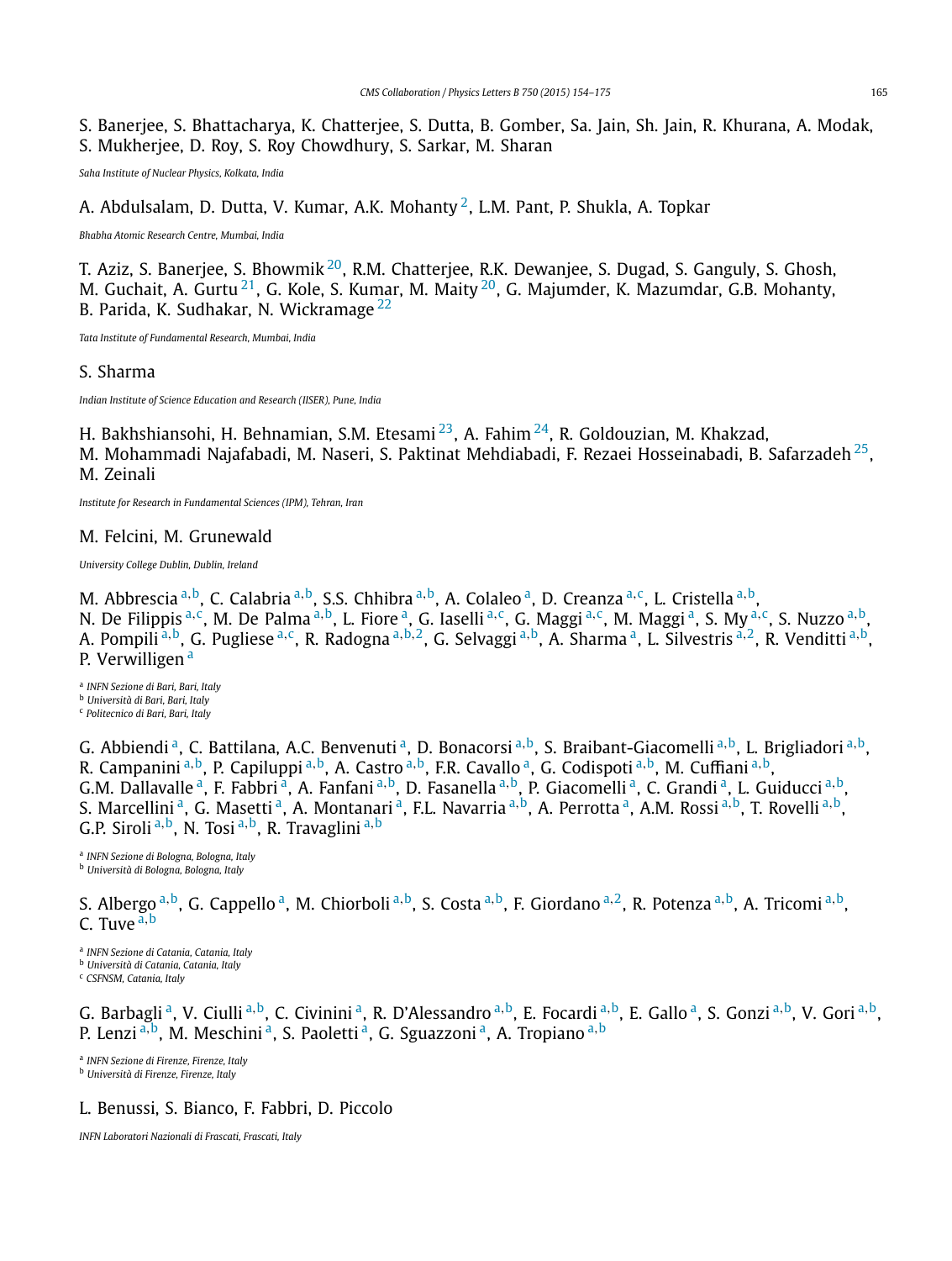# F. Ferro a, M. Lo Vetere <sup>a</sup>*,*b, E. Robutti a, S. Tosi <sup>a</sup>*,*<sup>b</sup>

<sup>a</sup> *INFN Sezione di Genova, Genova, Italy* <sup>b</sup> *Università di Genova, Genova, Italy*

M.E. Dinardo <sup>a</sup>*,*b, S. Fiorendi <sup>a</sup>*,*b, S. Gennai <sup>a</sup>*,*[2,](#page-20-0) R. Gerosa <sup>a</sup>*,*b*,*[2,](#page-20-0) A. Ghezzi <sup>a</sup>*,*b, P. Govoni <sup>a</sup>*,*b, M.T. Lucchini <sup>a</sup>*,*b*,*[2,](#page-20-0) S. Malvezzi a, R.A. Manzoni <sup>a</sup>*,*b, A. Martelli <sup>a</sup>*,*b, B. Marzocchi <sup>a</sup>*,*b*,*[2,](#page-20-0) D. Menasce a, L. Moroni a, M. Paganoni<sup>a,b</sup>, D. Pedrini<sup>a</sup>, S. Ragazzi<sup>a,b</sup>, N. Redaelli<sup>a</sup>, T. Tabarelli de Fatis<sup>a,b</sup>

<sup>a</sup> *INFN Sezione di Milano-Bicocca, Milano, Italy* <sup>b</sup> *Università di Milano-Bicocca, Milano, Italy*

S. Buontempo a, N. Cavallo <sup>a</sup>*,*c, S. Di Guida <sup>a</sup>*,*d*,*[2,](#page-20-0) F. Fabozzi <sup>a</sup>*,*c, A.O.M. Iorio <sup>a</sup>*,*b, L. Lista a, S. Meola <sup>a</sup>*,*d*,*[2](#page-20-0), M. Merola <sup>a</sup>, P. Paolucci<sup>a, [2](#page-20-0)</sup>

<sup>a</sup> *INFN Sezione di Napoli, Napoli, Italy*

<sup>b</sup> *Università di Napoli 'Federico II', Napoli, Italy*

<sup>c</sup> *Università della Basilicata, Potenza, Italy*

<sup>d</sup> *Università G. Marconi, Roma, Italy*

P. Azzi<sup>a</sup>, N. Bacchetta<sup>a</sup>, D. Bisello a,b, R. Carlin a,b, P. Checchia <sup>a</sup>, M. Dall'Osso a,b, T. Dorigo <sup>a</sup>, U. Dosselli <sup>a</sup>, F. Gasparini <sup>a</sup>*,*b, U. Gasparini <sup>a</sup>*,*b, A. Gozzelino a, S. Lacaprara a, M. Margoni <sup>a</sup>*,*b, A.T. Meneguzzo <sup>a</sup>*,*b, F. Montecassiano a, M. Passaseo a, J. Pazzini <sup>a</sup>*,*b, N. Pozzobon <sup>a</sup>*,*b, P. Ronchese <sup>a</sup>*,*b, F. Simonetto <sup>a</sup>*,*b, E. Torassa a, M. Tosi <sup>a</sup>*,*b, P. Zotto <sup>a</sup>*,*b, A. Zucchetta <sup>a</sup>*,*b, G. Zumerle <sup>a</sup>*,*<sup>b</sup>

<sup>a</sup> *INFN Sezione di Padova, Padova, Italy*

<sup>b</sup> *Università di Padova, Padova, Italy*

<sup>c</sup> *Università di Trento, Trento, Italy*

M. Gabusi <sup>a,b</sup>, A. Magnani <sup>a</sup>, S.P. Ratti <sup>a,b</sup>, V. Re <sup>a</sup>, C. Riccardi <sup>a,b</sup>, P. Salvini <sup>a</sup>, I. Vai <sup>a</sup>, P. Vitulo <sup>a,b</sup>

<sup>a</sup> *INFN Sezione di Pavia, Pavia, Italy* <sup>b</sup> *Università di Pavia, Pavia, Italy*

M. Biasini <sup>a</sup>*,*b, G.M. Bilei a, D. Ciangottini <sup>a</sup>*,*b*,*[2,](#page-20-0) L. Fanò <sup>a</sup>*,*b, P. Lariccia <sup>a</sup>*,*b, G. Mantovani <sup>a</sup>*,*b, M. Menichelli a, A. Saha a, A. Santocchia <sup>a</sup>*,*b, A. Spiezia <sup>a</sup>*,*b*,*[2](#page-20-0)

<sup>a</sup> *INFN Sezione di Perugia, Perugia, Italy* <sup>b</sup> *Università di Perugia, Perugia, Italy*

K. Androsov<sup>a, 26</sup>, P. Azzurri<sup>a</sup>, G. Bagliesi<sup>a</sup>, J. Bernardini<sup>a</sup>, T. Boccali<sup>a</sup>, G. Broccolo<sup>a, c</sup>, R. Castaldi<sup>a</sup>. M.A. Ciocci <sup>a</sup>*,*[26,](#page-21-0) R. Dell'Orso a, S. Donato <sup>a</sup>*,*c*,*[2,](#page-20-0) G. Fedi, F. Fiori <sup>a</sup>*,*c, L. Foà <sup>a</sup>*,*c, A. Giassi a, M.T. Grippo <sup>a</sup>*,*[26,](#page-21-0) F. Ligabue <sup>a</sup>*,*c, T. Lomtadze a, L. Martini <sup>a</sup>*,*b, A. Messineo <sup>a</sup>*,*b, C.S. Moon <sup>a</sup>*,*[27,](#page-21-0) F. Palla a, A. Rizzi <sup>a</sup>*,*b, A. Savoy-Navarro <sup>a, 28</sup>, A.T. Serban <sup>a</sup>, P. Spagnolo <sup>a</sup>, P. Squillacioti <sup>a, 26</sup>, R. Tenchini <sup>a</sup>, G. Tonelli <sup>a, b</sup>, A. Venturi<sup>a</sup>, P.G. Verdini<sup>a</sup>

<sup>a</sup> *INFN Sezione di Pisa, Pisa, Italy*

<sup>b</sup> *Università di Pisa, Pisa, Italy*

<sup>c</sup> *Scuola Normale Superiore di Pisa, Pisa, Italy*

L. Barone <sup>a,b</sup>, F. Cavallari<sup>a</sup>, G. D'imperio <sup>a,b</sup>, D. Del Re <sup>a,b</sup>, M. Diemoz<sup>a</sup>, C. Jorda <sup>a</sup>, E. Longo <sup>a,b</sup>, F. Margaroli <sup>a</sup>*,*b, P. Meridiani a, F. Micheli <sup>a</sup>*,*b*,*[2,](#page-20-0) G. Organtini <sup>a</sup>*,*b, R. Paramatti a, S. Rahatlou <sup>a</sup>*,*b, C. Rovelli a, F. Santanastasio <sup>a</sup>*,*b, L. Soffi <sup>a</sup>*,*b, P. Traczyk <sup>a</sup>*,*b*,*[2](#page-20-0)

<sup>a</sup> *INFN Sezione di Roma, Roma, Italy* <sup>b</sup> *Università di Roma, Roma, Italy*

N. Amapane <sup>a</sup>*,*b, R. Arcidiacono <sup>a</sup>*,*c, S. Argiro <sup>a</sup>*,*b, M. Arneodo <sup>a</sup>*,*c, R. Bellan <sup>a</sup>*,*b, C. Biino a, N. Cartiglia a, S. Casasso <sup>a</sup>*,*b*,*[2,](#page-20-0) M. Costa <sup>a</sup>*,*b, R. Covarelli, A. Degano <sup>a</sup>*,*b, N. Demaria a, L. Finco <sup>a</sup>*,*b*,*[2,](#page-20-0) C. Mariotti a, S. Maselli a, G. Mazza a, E. Migliore <sup>a</sup>*,*b, V. Monaco <sup>a</sup>*,*b, M. Musich a, M.M. Obertino <sup>a</sup>*,*c, L. Pacher <sup>a</sup>*,*b, N. Pastrone a, M. Pelliccioni a, G.L. Pinna Angioni <sup>a</sup>*,*b, A. Romero <sup>a</sup>*,*b, M. Ruspa <sup>a</sup>*,*c, R. Sacchi <sup>a</sup>*,*b, A. Solano <sup>a, b</sup>, A. Staiano <sup>a</sup>, U. Tamponi <sup>a</sup>

<sup>a</sup> *INFN Sezione di Torino, Torino, Italy* <sup>b</sup> *Università di Torino, Torino, Italy*

<sup>c</sup> *Università del Piemonte Orientale, Novara, Italy*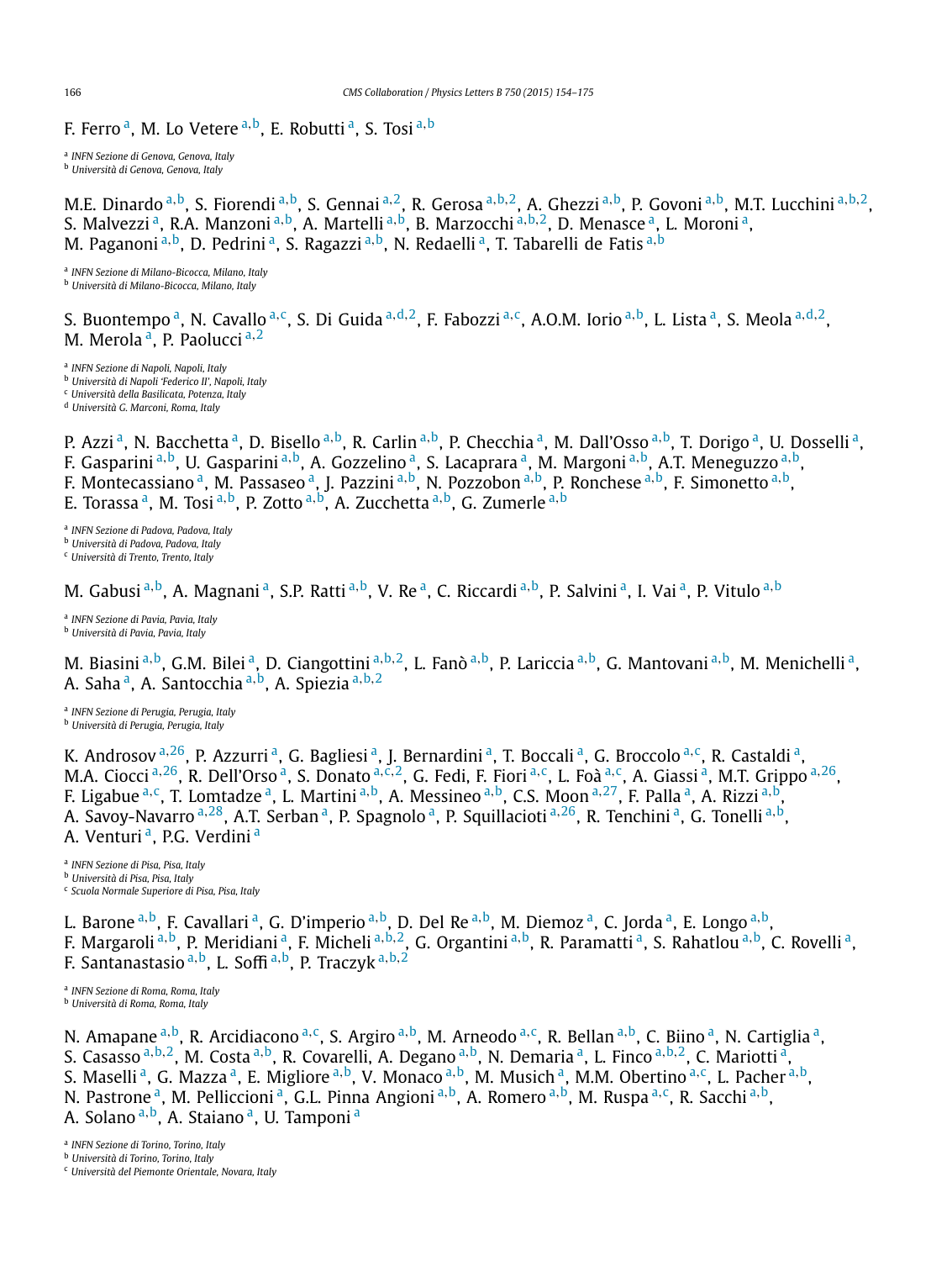# S. Belforte a, V. Candelise <sup>a</sup>*,*b*,*[2,](#page-20-0) M. Casarsa a, F. Cossutti a, G. Della Ricca <sup>a</sup>*,*b, B. Gobbo a, C. La Licata <sup>a</sup>*,*b, M. Marone <sup>a</sup>*,*b, A. Schizzi <sup>a</sup>*,*b, T. Umer <sup>a</sup>*,*b, A. Zanetti <sup>a</sup>

<sup>a</sup> *INFN Sezione di Trieste, Trieste, Italy* <sup>b</sup> *Università di Trieste, Trieste, Italy*

#### S. Chang, A. Kropivnitskaya, S.K. Nam

*Kangwon National University, Chunchon, Republic of Korea*

#### D.H. Kim, G.N. Kim, M.S. Kim, D.J. Kong, S. Lee, Y.D. Oh, H. Park, A. Sakharov, D.C. Son

*Kyungpook National University, Daegu, Republic of Korea*

## T.J. Kim, M.S. Ryu

*Chonbuk National University, Jeonju, Republic of Korea*

## J.Y. Kim, D.H. Moon, S. Song

*Chonnam National University, Institute for Universe and Elementary Particles, Kwangju, Republic of Korea*

#### S. Choi, D. Gyun, B. Hong, M. Jo, H. Kim, Y. Kim, B. Lee, K.S. Lee, S.K. Park, Y. Roh

*Korea University, Seoul, Republic of Korea*

#### H.D. Yoo

*Seoul National University, Seoul, Republic of Korea*

#### M. Choi, J.H. Kim, I.C. Park, G. Ryu

*University of Seoul, Seoul, Republic of Korea*

## Y. Choi, Y.K. Choi, J. Goh, D. Kim, E. Kwon, J. Lee, I. Yu

*Sungkyunkwan University, Suwon, Republic of Korea*

## A. Juodagalvis

*Vilnius University, Vilnius, Lithuania*

# J.R. Komaragiri, M.A.B. Md Ali [29](#page-21-0), W.A.T. Wan Abdullah

*National Centre for Particle Physics, Universiti Malaya, Kuala Lumpur, Malaysia*

## E. Casimiro Linares, H. Castilla-Valdez, E. De La Cruz-Burelo, I. Heredia-de La Cruz, A. Hernandez-Almada, R. Lopez-Fernandez, A. Sanchez-Hernandez

*Centro de Investigacion y de Estudios Avanzados del IPN, Mexico City, Mexico*

#### S. Carrillo Moreno, F. Vazquez Valencia

*Universidad Iberoamericana, Mexico City, Mexico*

#### I. Pedraza, H.A. Salazar Ibarguen

*Benemerita Universidad Autonoma de Puebla, Puebla, Mexico*

# A. Morelos Pineda

*Universidad Autónoma de San Luis Potosí, San Luis Potosí, Mexico*

## D. Krofcheck

*University of Auckland, Auckland, New Zealand*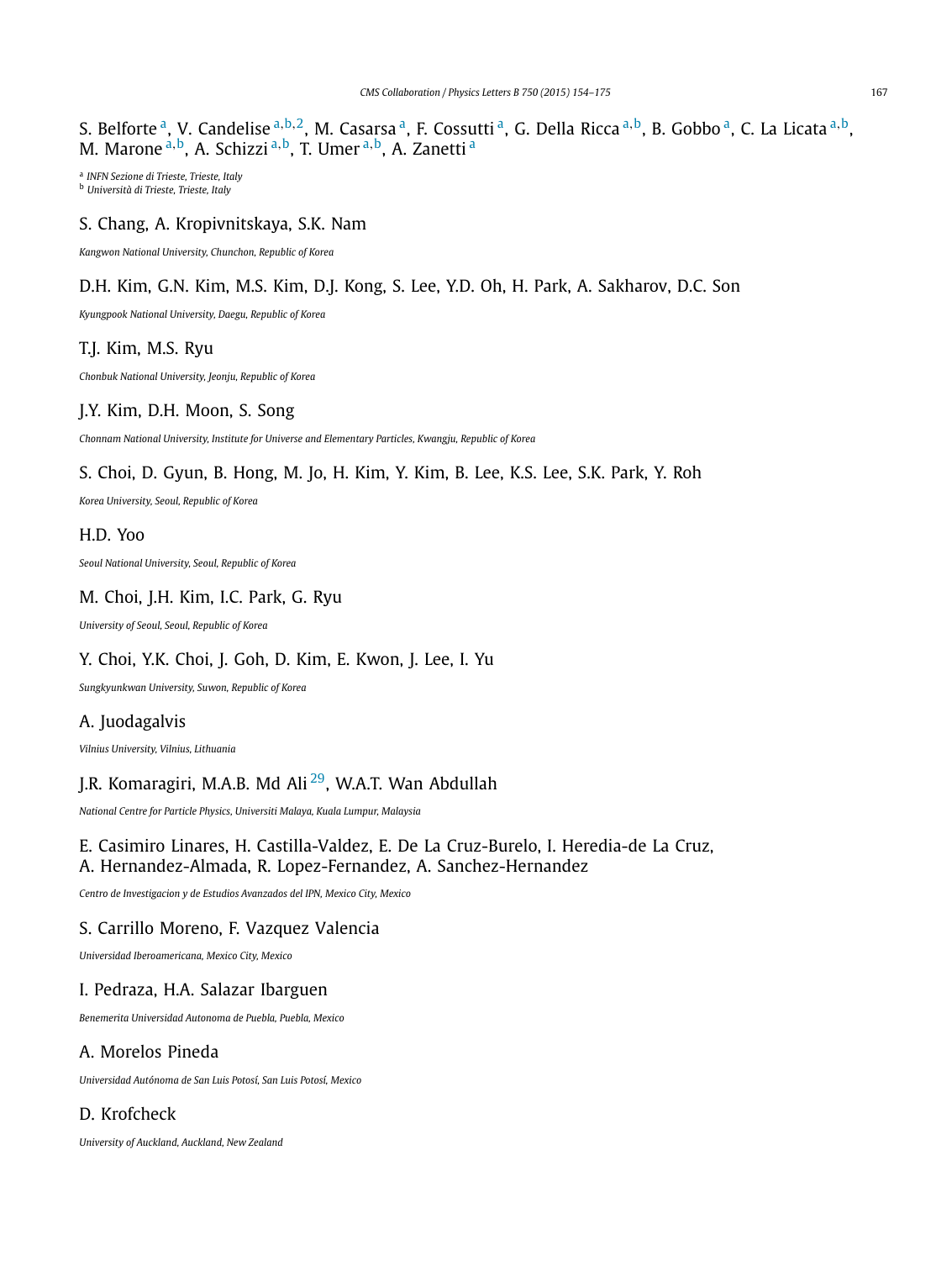#### P.H. Butler, S. Reucroft

*University of Canterbury, Christchurch, New Zealand*

#### A. Ahmad, M. Ahmad, Q. Hassan, H.R. Hoorani, W.A. Khan, T. Khurshid, M. Shoaib

*National Centre for Physics, Quaid-I-Azam University, Islamabad, Pakistan*

H. Bialkowska, M. Bluj, B. Boimska, T. Frueboes, M. Górski, M. Kazana, K. Nawrocki, K. Romanowska-Rybinska, M. Szleper, P. Zalewski

*National Centre for Nuclear Research, Swierk, Poland*

G. Brona, K. Bunkowski, M. Cwiok, W. Dominik, K. Doroba, A. Kalinowski, M. Konecki, J. Krolikowski, M. Misiura, M. Olszewski

*Institute of Experimental Physics, Faculty of Physics, University of Warsaw, Warsaw, Poland*

P. Bargassa, C. Beirão Da Cruz E Silva, A. Di Francesco, P. Faccioli, P.G. Ferreira Parracho, M. Gallinaro, L. Lloret Iglesias, F. Nguyen, J. Rodrigues Antunes, J. Seixas, O. Toldaiev, D. Vadruccio, J. Varela, P. Vischia

*Laboratório de Instrumentação e Física Experimental de Partículas, Lisboa, Portugal*

P. Bunin, M. Gavrilenko, I. Golutvin, A. Kamenev, V. Karjavin, V. Konoplyanikov, V. Korenkov, A. Lanev, A. Malakhov, V. Matveev<sup>30</sup>, V.V. Mitsyn, P. Moisenz, V. Palichik, V. Perelygin, S. Shmatov, V. Smirnov, E. Tikhonenko, A. Zarubin

*Joint Institute for Nuclear Research, Dubna, Russia*

V. Golovtsov, Y. Ivanov, V. Kim<sup>[31](#page-21-0)</sup>, E. Kuznetsova, P. Levchenko, V. Murzin, V. Oreshkin, I. Smirnov, V. Sulimov, L. Uvarov, S. Vavilov, A. Vorobyev, An. Vorobyev

*Petersburg Nuclear Physics Institute, Gatchina (St. Petersburg), Russia*

Yu. Andreev, A. Dermenev, S. Gninenko, N. Golubev, M. Kirsanov, N. Krasnikov, A. Pashenkov, D. Tlisov, A. Toropin

*Institute for Nuclear Research, Moscow, Russia*

V. Epshteyn, V. Gavrilov, N. Lychkovskaya, V. Popov, I. Pozdnyakov, G. Safronov, S. Semenov, A. Spiridonov, E. Vlasov, A. Zhokin

*Institute for Theoretical and Experimental Physics, Moscow, Russia*

V. Andreev, M. Azarkin [32,](#page-21-0) I. Dremin [32,](#page-21-0) M. Kirakosyan, A. Leonidov [32,](#page-21-0) G. Mesyats, S.V. Rusakov, A. Vinogradov

*P.N. Lebedev Physical Institute, Moscow, Russia*

A. Belyaev, E. Boos, M. Dubinin<sup>33</sup>, L. Dudko, A. Ershov, A. Gribushin, V. Klyukhin, O. Kodolova, I. Lokhtin, S. Obraztsov, S. Petrushanko, V. Savrin, A. Snigirev

*Skobeltsyn Institute of Nuclear Physics, Lomonosov Moscow State University, Moscow, Russia*

I. Azhgirey, I. Bayshev, S. Bitioukov, V. Kachanov, A. Kalinin, D. Konstantinov, V. Krychkine, V. Petrov, R. Ryutin, A. Sobol, L. Tourtchanovitch, S. Troshin, N. Tyurin, A. Uzunian, A. Volkov

*State Research Center of Russian Federation, Institute for High Energy Physics, Protvino, Russia*

P. Adzic<sup>34</sup>, M. Ekmedzic, J. Milosevic, V. Rekovic

*University of Belgrade, Faculty of Physics and Vinca Institute of Nuclear Sciences, Belgrade, Serbia*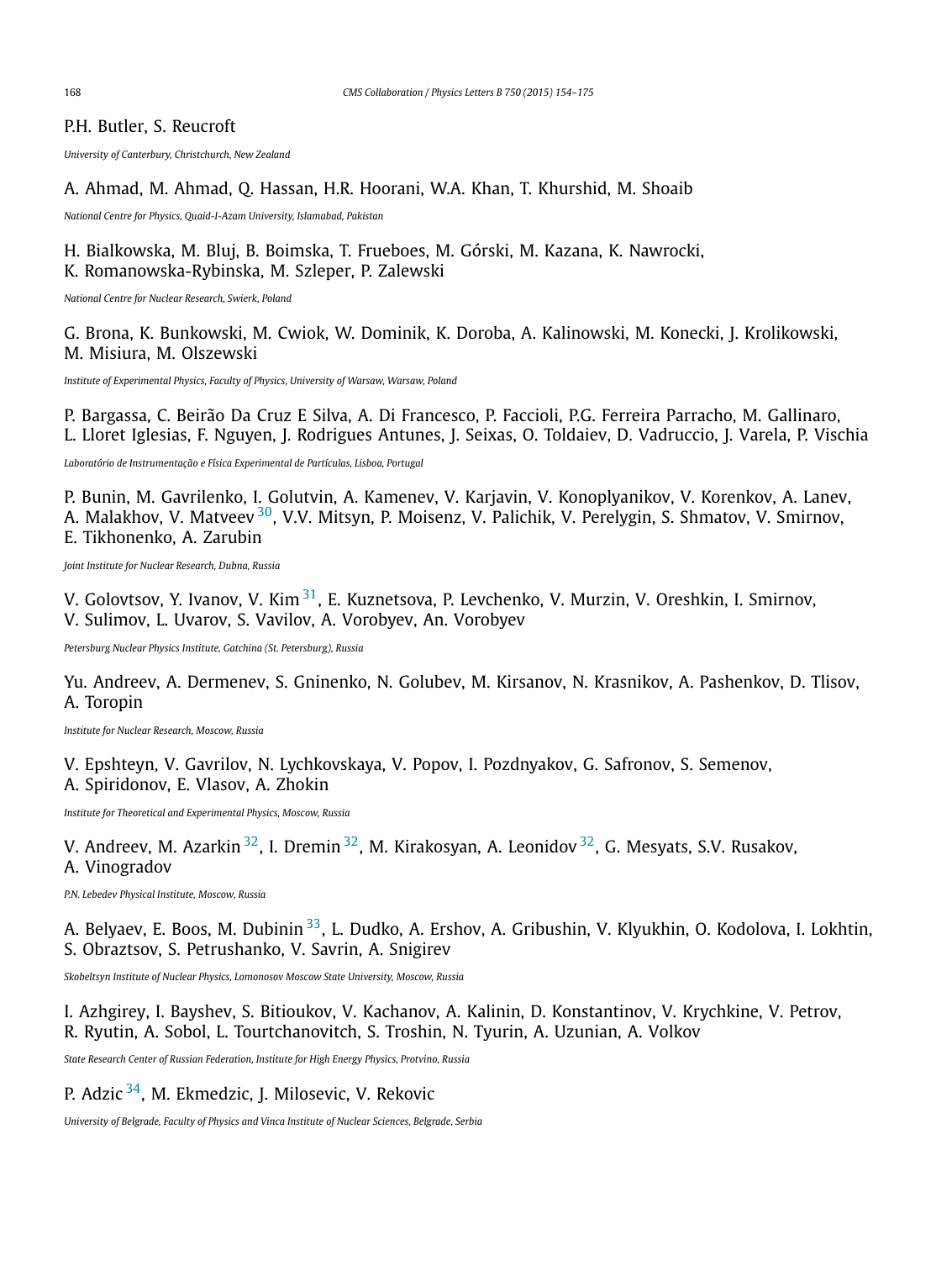J. Alcaraz Maestre, E. Calvo, M. Cerrada, M. Chamizo Llatas, N. Colino, B. De La Cruz, A. Delgado Peris, D. Domínguez Vázquez, A. Escalante Del Valle, C. Fernandez Bedoya, J.P. Fernández Ramos, J. Flix, M.C. Fouz, P. Garcia-Abia, O. Gonzalez Lopez, S. Goy Lopez, J.M. Hernandez, M.I. Josa, E. Navarro De Martino, A. Pérez-Calero Yzquierdo, J. Puerta Pelayo, A. Quintario Olmeda, I. Redondo, L. Romero, M.S. Soares

*Centro de Investigaciones Energéticas Medioambientales y Tecnológicas (CIEMAT), Madrid, Spain*

#### C. Albajar, J.F. de Trocóniz, M. Missiroli, D. Moran

*Universidad Autónoma de Madrid, Madrid, Spain*

H. Brun, J. Cuevas, J. Fernandez Menendez, S. Folgueras, I. Gonzalez Caballero, E. Palencia Cortezon, J.M. Vizan Garcia

*Universidad de Oviedo, Oviedo, Spain*

J.A. Brochero Cifuentes, I.J. Cabrillo, A. Calderon, J. Duarte Campderros, M. Fernandez, G. Gomez, A. Graziano, A. Lopez Virto, J. Marco, R. Marco, C. Martinez Rivero, F. Matorras, F.J. Munoz Sanchez, J. Piedra Gomez, T. Rodrigo, A.Y. Rodríguez-Marrero, A. Ruiz-Jimeno, L. Scodellaro, I. Vila, R. Vilar Cortabitarte

*Instituto de Física de Cantabria (IFCA), CSIC – Universidad de Cantabria, Santander, Spain*

D. Abbaneo, E. Auffray, G. Auzinger, M. Bachtis, P. Baillon, A.H. Ball, D. Barney, A. Benaglia, J. Bendavid, L. Benhabib, J.F. Benitez, P. Bloch, A. Bocci, A. Bonato, O. Bondu, C. Botta, H. Breuker, T. Camporesi, G. Cerminara, S. Colafranceschi [35,](#page-21-0) M. D'Alfonso, D. d'Enterria, A. Dabrowski, V. Daponte, A. David, F. De Guio, A. De Roeck, S. De Visscher, E. Di Marco, M. Dobson, M. Dordevic, B. Dorney, N. Dupont-Sagorin, A. Elliott-Peisert, G. Franzoni, W. Funk, D. Gigi, K. Gill, D. Giordano, M. Girone, F. Glege, R. Guida, S. Gundacker, M. Guthoff, J. Hammer, M. Hansen, P. Harris, J. Hegeman, V. Innocente, P. Janot, M.J. Kortelainen, K. Kousouris, K. Krajczar, P. Lecoq, C. Lourenço, N. Magini, L. Malgeri, M. Mannelli, J. Marrouche, L. Masetti, F. Meijers, S. Mersi, E. Meschi, F. Moortgat, S. Morovic, M. Mulders, S. Orfanelli, L. Orsini, L. Pape, E. Perez, A. Petrilli, G. Petrucciani, A. Pfeiffer, M. Pimiä, D. Piparo, M. Plagge, A. Racz, G. Rolandi [36,](#page-21-0) M. Rovere, H. Sakulin, C. Schäfer, C. Schwick, A. Sharma, P. Siegrist, P. Silva, M. Simon, P. Sphicas [37,](#page-21-0) D. Spiga, J. Steggemann, B. Stieger, M. Stoye, Y. Takahashi, D. Treille, A. Tsirou, G.I. Veres [18,](#page-21-0) N. Wardle, H.K. Wöhri, H. Wollny, W.D. Zeuner

*CERN, European Organization for Nuclear Research, Geneva, Switzerland*

W. Bertl, K. Deiters, W. Erdmann, R. Horisberger, Q. Ingram, H.C. Kaestli, D. Kotlinski, U. Langenegger, D. Renker, T. Rohe

*Paul Scherrer Institut, Villigen, Switzerland*

F. Bachmair, L. Bäni, L. Bianchini, M.A. Buchmann, B. Casal, G. Dissertori, M. Dittmar, M. Donegà, M. Dünser, P. Eller, C. Grab, D. Hits, J. Hoss, G. Kasieczka, W. Lustermann, B. Mangano, A.C. Marini, M. Marionneau, P. Martinez Ruiz del Arbol, M. Masciovecchio, D. Meister, N. Mohr, P. Musella, F. Nessi-Tedaldi, F. Pandolfi, F. Pauss, L. Perrozzi, M. Peruzzi, M. Quittnat, L. Rebane, M. Rossini, A. Starodumov [38,](#page-21-0) M. Takahashi, K. Theofilatos, R. Wallny, H.A. Weber

*Institute for Particle Physics, ETH Zurich, Zurich, Switzerland*

C. Amsler [39,](#page-21-0) M.F. Canelli, V. Chiochia, A. De Cosa, A. Hinzmann, T. Hreus, B. Kilminster, C. Lange, J. Ngadiuba, D. Pinna, P. Robmann, F.J. Ronga, S. Taroni, Y. Yang

*Universität Zürich, Zurich, Switzerland*

M. Cardaci, K.H. Chen, C. Ferro, C.M. Kuo, W. Lin, Y.J. Lu, R. Volpe, S.S. Yu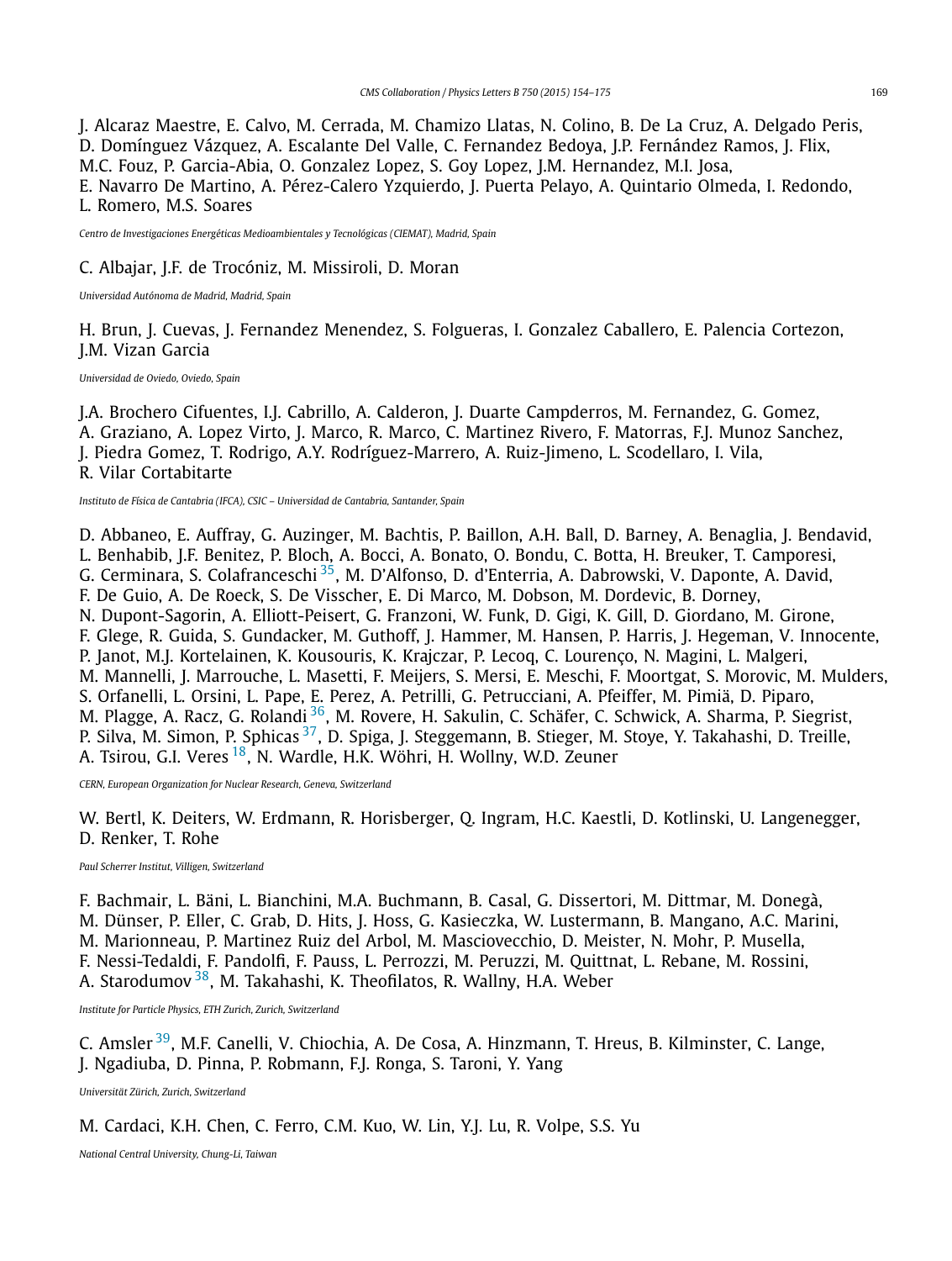P. Chang, Y.H. Chang, Y. Chao, K.F. Chen, P.H. Chen, C. Dietz, U. Grundler, W.-S. Hou, Y.F. Liu, R.-S. Lu, M. Miñano Moya, E. Petrakou, J.f. Tsai, Y.M. Tzeng, R. Wilken

*National Taiwan University (NTU), Taipei, Taiwan*

#### B. Asavapibhop, G. Singh, N. Srimanobhas, N. Suwonjandee

*Chulalongkorn University, Faculty of Science, Department of Physics, Bangkok, Thailand*

A. Adiguzel, M.N. Bakirci <sup>40</sup>, S. Cerci <sup>41</sup>, C. Dozen, I. Dumanoglu, E. Eskut, S. Girgis, G. Gokbulut, Y. Guler, E. Gurpinar, I. Hos, E.E. Kangal [42](#page-21-0), A. Kayis Topaksu, G. Onengut [43,](#page-21-0) K. Ozdemir [44,](#page-21-0) S. Ozturk [40,](#page-21-0) A. Polatoz, D. Sunar Cerci [41,](#page-21-0) B. Tali [41,](#page-21-0) H. Topakli [40,](#page-21-0) M. Vergili, C. Zorbilmez

*Cukurova University, Adana, Turkey*

I.V. Akin, B. Bilin, S. Bilmis, H. Gamsizkan <sup>45</sup>, B. Isildak <sup>46</sup>, G. Karapinar <sup>[47](#page-21-0)</sup>, K. Ocalan <sup>48</sup>, S. Sekmen, U.E. Surat, M. Yalvac, M. Zeyrek

*Middle East Technical University, Physics Department, Ankara, Turkey*

# E.A. Albayrak [49,](#page-21-0) E. Gülmez, M. Kaya [50,](#page-21-0) O. Kaya [51,](#page-21-0) T. Yetkin [52](#page-21-0)

*Bogazici University, Istanbul, Turkey*

#### K. Cankocak, F.I. Vardarlı

*Istanbul Technical University, Istanbul, Turkey*

#### L. Levchuk, P. Sorokin

*National Scientific Center, Kharkov Institute of Physics and Technology, Kharkov, Ukraine*

J.J. Brooke, E. Clement, D. Cussans, H. Flacher, J. Goldstein, M. Grimes, G.P. Heath, H.F. Heath, J. Jacob, L. Kreczko, C. Lucas, Z. Meng, D.M. Newbold <sup>53</sup>, S. Paramesvaran, A. Poll, T. Sakuma, S. Seif El Nasr-storey, S. Senkin, V.J. Smith

*University of Bristol, Bristol, United Kingdom*

K.W. Bell, A. Belyaev <sup>54</sup>, C. Brew, R.M. Brown, D.J.A. Cockerill, J.A. Coughlan, K. Harder, S. Harper, E. Olaiya, D. Petyt, C.H. Shepherd-Themistocleous, A. Thea, I.R. Tomalin, T. Williams, W.J. Womersley, S.D. Worm

*Rutherford Appleton Laboratory, Didcot, United Kingdom*

M. Baber, R. Bainbridge, O. Buchmuller, D. Burton, D. Colling, N. Cripps, P. Dauncey, G. Davies, A. De Wit, M. Della Negra, P. Dunne, A. Elwood, W. Ferguson, J. Fulcher, D. Futyan, G. Hall, G. Iles, M. Jarvis, G. Karapostoli, M. Kenzie, R. Lane, R. Lucas<sup>[53](#page-21-0)</sup>, L. Lyons, A.-M. Magnan, S. Malik, B. Mathias, J. Nash, A. Nikitenko <sup>38</sup>, J. Pela, M. Pesaresi, K. Petridis, D.M. Raymond, S. Rogerson, A. Rose, C. Seez, P. Sharp<sup>†</sup>, A. Tapper, M. Vazquez Acosta, T. Virdee, S.C. Zenz

*Imperial College, London, United Kingdom*

J.E. Cole, P.R. Hobson, A. Khan, P. Kyberd, D. Leggat, D. Leslie, I.D. Reid, P. Symonds, L. Teodorescu, M. Turner

*Brunel University, Uxbridge, United Kingdom*

J. Dittmann, K. Hatakeyama, A. Kasmi, H. Liu, N. Pastika, T. Scarborough, Z. Wu

*Baylor University, Waco, USA*

O. Charaf, S.I. Cooper, C. Henderson, P. Rumerio

*The University of Alabama, Tuscaloosa, USA*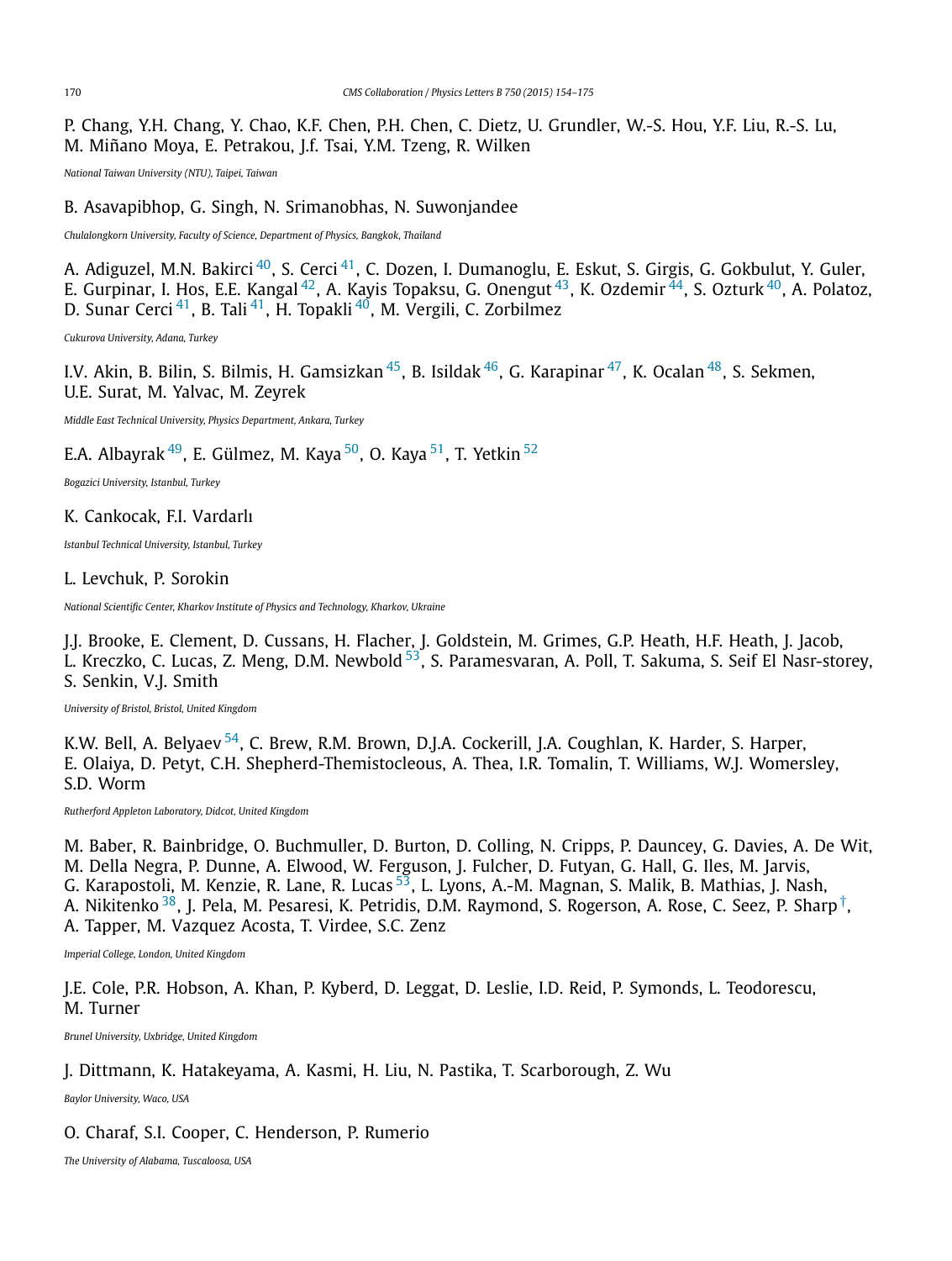J. Alimena, E. Berry, S. Bhattacharya, G. Christopher, D. Cutts, Z. Demiragli, N. Dhingra, A. Ferapontov, A. Garabedian, U. Heintz, E. Laird, G. Landsberg, Z. Mao, M. Narain, S. Sagir, T. Sinthuprasith, T. Speer, J. Swanson

*Brown University, Providence, USA*

R. Breedon, G. Breto, M. Calderon De La Barca Sanchez, S. Chauhan, M. Chertok, J. Conway, R. Conway, P.T. Cox, R. Erbacher, M. Gardner, W. Ko, R. Lander, M. Mulhearn, D. Pellett, J. Pilot, F. Ricci-Tam, S. Shalhout, J. Smith, M. Squires, D. Stolp, M. Tripathi, S. Wilbur, R. Yohay

*University of California, Davis, Davis, USA*

R. Cousins, P. Everaerts, C. Farrell, J. Hauser, M. Ignatenko, G. Rakness, E. Takasugi, V. Valuev, M. Weber

*University of California, Los Angeles, USA*

K. Burt, R. Clare, J. Ellison, J.W. Gary, G. Hanson, J. Heilman, M. Ivova Rikova, P. Jandir, E. Kennedy, F. Lacroix, O.R. Long, A. Luthra, M. Malberti, M. Olmedo Negrete, A. Shrinivas, S. Sumowidagdo, S. Wimpenny

*University of California, Riverside, Riverside, USA*

J.G. Branson, G.B. Cerati, S. Cittolin, R.T. D'Agnolo, A. Holzner, R. Kelley, D. Klein, J. Letts, I. Macneill, D. Olivito, S. Padhi, C. Palmer, M. Pieri, M. Sani, V. Sharma, S. Simon, M. Tadel, Y. Tu, A. Vartak, C. Welke, F. Würthwein, A. Yagil, G. Zevi Della Porta

*University of California, San Diego, La Jolla, USA*

D. Barge, J. Bradmiller-Feld, C. Campagnari, T. Danielson, A. Dishaw, V. Dutta, K. Flowers, M. Franco Sevilla, P. Geffert, C. George, F. Golf, L. Gouskos, J. Incandela, C. Justus, N. Mccoll, S.D. Mullin, J. Richman, D. Stuart, W. To, C. West, J. Yoo

*University of California, Santa Barbara, Santa Barbara, USA*

A. Apresyan, A. Bornheim, J. Bunn, Y. Chen, J. Duarte, A. Mott, H.B. Newman, C. Pena, M. Pierini, M. Spiropulu, J.R. Vlimant, R. Wilkinson, S. Xie, R.Y. Zhu

*California Institute of Technology, Pasadena, USA*

V. Azzolini, A. Calamba, B. Carlson, T. Ferguson, Y. Iiyama, M. Paulini, J. Russ, H. Vogel, I. Vorobiev

*Carnegie Mellon University, Pittsburgh, USA*

J.P. Cumalat, W.T. Ford, A. Gaz, M. Krohn, E. Luiggi Lopez, U. Nauenberg, J.G. Smith, K. Stenson, S.R. Wagner

*University of Colorado at Boulder, Boulder, USA*

J. Alexander, A. Chatterjee, J. Chaves, J. Chu, S. Dittmer, N. Eggert, N. Mirman, G. Nicolas Kaufman, J.R. Patterson, A. Ryd, E. Salvati, L. Skinnari, W. Sun, W.D. Teo, J. Thom, J. Thompson, J. Tucker, Y. Weng, L. Winstrom, P. Wittich

*Cornell University, Ithaca, USA*

## D. Winn

*Fairfield University, Fairfield, USA*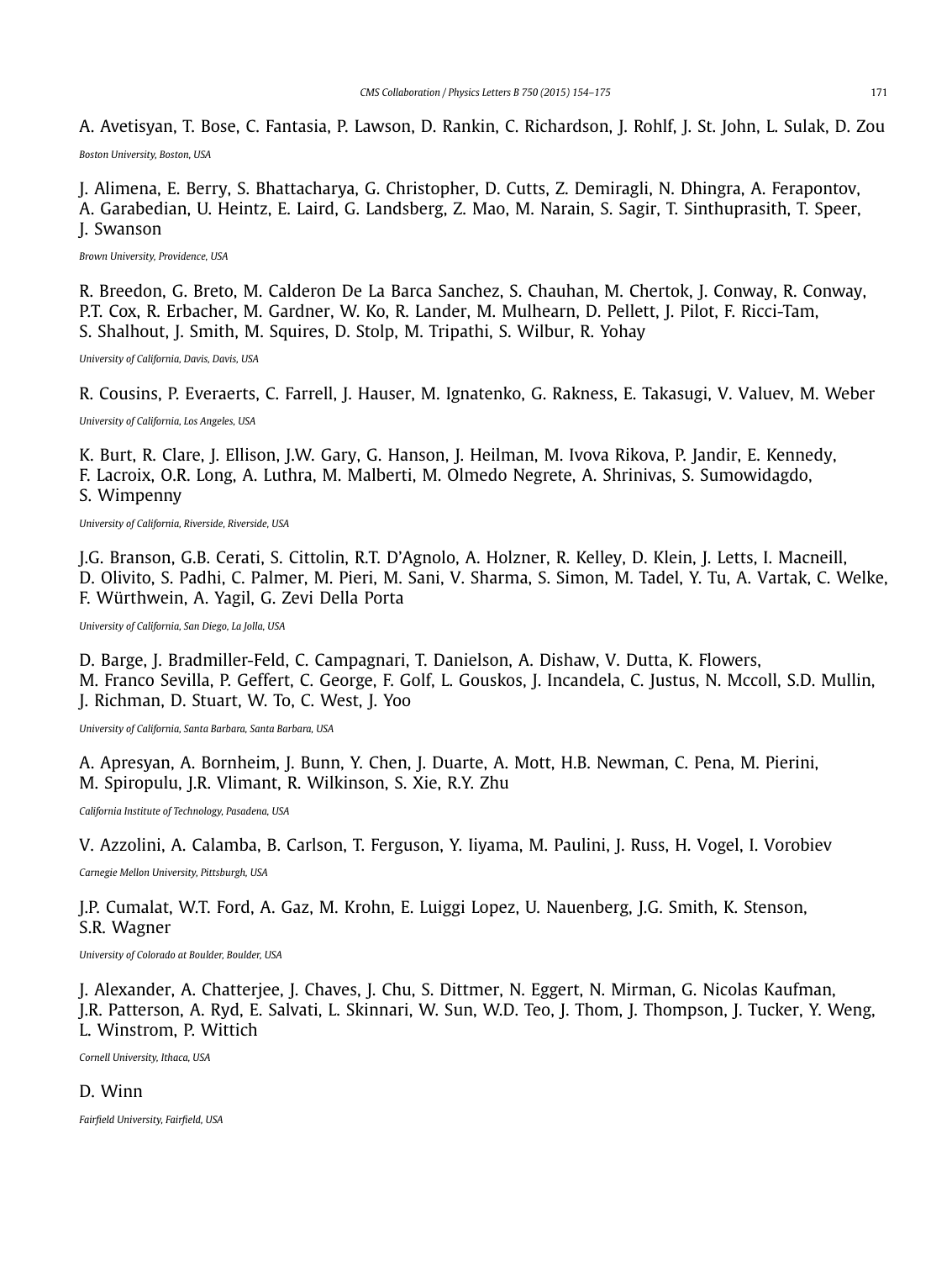S. Abdullin, M. Albrow, J. Anderson, G. Apollinari, L.A.T. Bauerdick, A. Beretvas, J. Berryhill, P.C. Bhat, G. Bolla, K. Burkett, J.N. Butler, H.W.K. Cheung, F. Chlebana, S. Cihangir, V.D. Elvira, I. Fisk, J. Freeman, E. Gottschalk, L. Gray, D. Green, S. Grünendahl, O. Gutsche, J. Hanlon, D. Hare, R.M. Harris, J. Hirschauer, B. Hooberman, S. Jindariani, M. Johnson, U. Joshi, B. Klima, B. Kreis, S. Kwan<sup>†</sup>, J. Linacre, D. Lincoln, R. Lipton, T. Liu, R. Lopes De Sá, J. Lykken, K. Maeshima, J.M. Marraffino, V.I. Martinez Outschoorn, S. Maruyama, D. Mason, P. McBride, P. Merkel, K. Mishra, S. Mrenna, S. Nahn, C. Newman-Holmes, V. O'Dell, O. Prokofyev, E. Sexton-Kennedy, A. Soha, W.J. Spalding, L. Spiegel, L. Taylor, S. Tkaczyk, N.V. Tran, L. Uplegger, E.W. Vaandering, C. Vernieri, R. Vidal, A. Whitbeck, J. Whitmore, F. Yang

*Fermi National Accelerator Laboratory, Batavia, USA*

D. Acosta, P. Avery, P. Bortignon, D. Bourilkov, M. Carver, D. Curry, S. Das, M. De Gruttola, G.P. Di Giovanni, R.D. Field, M. Fisher, I.K. Furic, J. Hugon, J. Konigsberg, A. Korytov, T. Kypreos, J.F. Low, K. Matchev, H. Mei, P. Milenovic [55,](#page-21-0) G. Mitselmakher, L. Muniz, A. Rinkevicius, L. Shchutska, M. Snowball, D. Sperka, J. Yelton

*University of Florida, Gainesville, USA*

S. Hewamanage, S. Linn, P. Markowitz, G. Martinez, J.L. Rodriguez

*Florida International University, Miami, USA*

A. Ackert, J.R. Adams, T. Adams, A. Askew, J. Bochenek, B. Diamond, J. Haas, S. Hagopian, V. Hagopian, K.F. Johnson, H. Prosper, V. Veeraraghavan, M. Weinberg

*Florida State University, Tallahassee, USA*

M.M. Baarmand, M. Hohlmann, H. Kalakhety, F. Yumiceva

*Florida Institute of Technology, Melbourne, USA*

M.R. Adams, L. Apanasevich, D. Berry, R.R. Betts, I. Bucinskaite, R. Cavanaugh, O. Evdokimov, L. Gauthier, C.E. Gerber, D.J. Hofman, P. Kurt, C. O'Brien, I.D. Sandoval Gonzalez, C. Silkworth, P. Turner, N. Varelas, M. Zakaria

*University of Illinois at Chicago (UIC), Chicago, USA*

B. Bilki<sup>56</sup>, W. Clarida, K. Dilsiz, M. Haytmyradov, V. Khristenko, J.-P. Merlo, H. Mermerkaya<sup>57</sup>, A. Mestvirishvili, A. Moeller, J. Nachtman, H. Ogul, Y. Onel, F. Ozok [49,](#page-21-0) A. Penzo, R. Rahmat, S. Sen, P. Tan, E. Tiras, J. Wetzel, K. Yi

*The University of Iowa, Iowa City, USA*

I. Anderson, B.A. Barnett, B. Blumenfeld, S. Bolognesi, D. Fehling, A.V. Gritsan, P. Maksimovic, C. Martin, M. Swartz, M. Xiao

*Johns Hopkins University, Baltimore, USA*

P. Baringer, A. Bean, G. Benelli, C. Bruner, J. Gray, R.P. Kenny III, D. Majumder, M. Malek, M. Murray, D. Noonan, S. Sanders, J. Sekaric, R. Stringer, Q. Wang, J.S. Wood

*The University of Kansas, Lawrence, USA*

I. Chakaberia, A. Ivanov, K. Kaadze, S. Khalil, M. Makouski, Y. Maravin, L.K. Saini, N. Skhirtladze, I. Svintradze

*Kansas State University, Manhattan, USA*

#### J. Gronberg, D. Lange, F. Rebassoo, D. Wright

*Lawrence Livermore National Laboratory, Livermore, USA*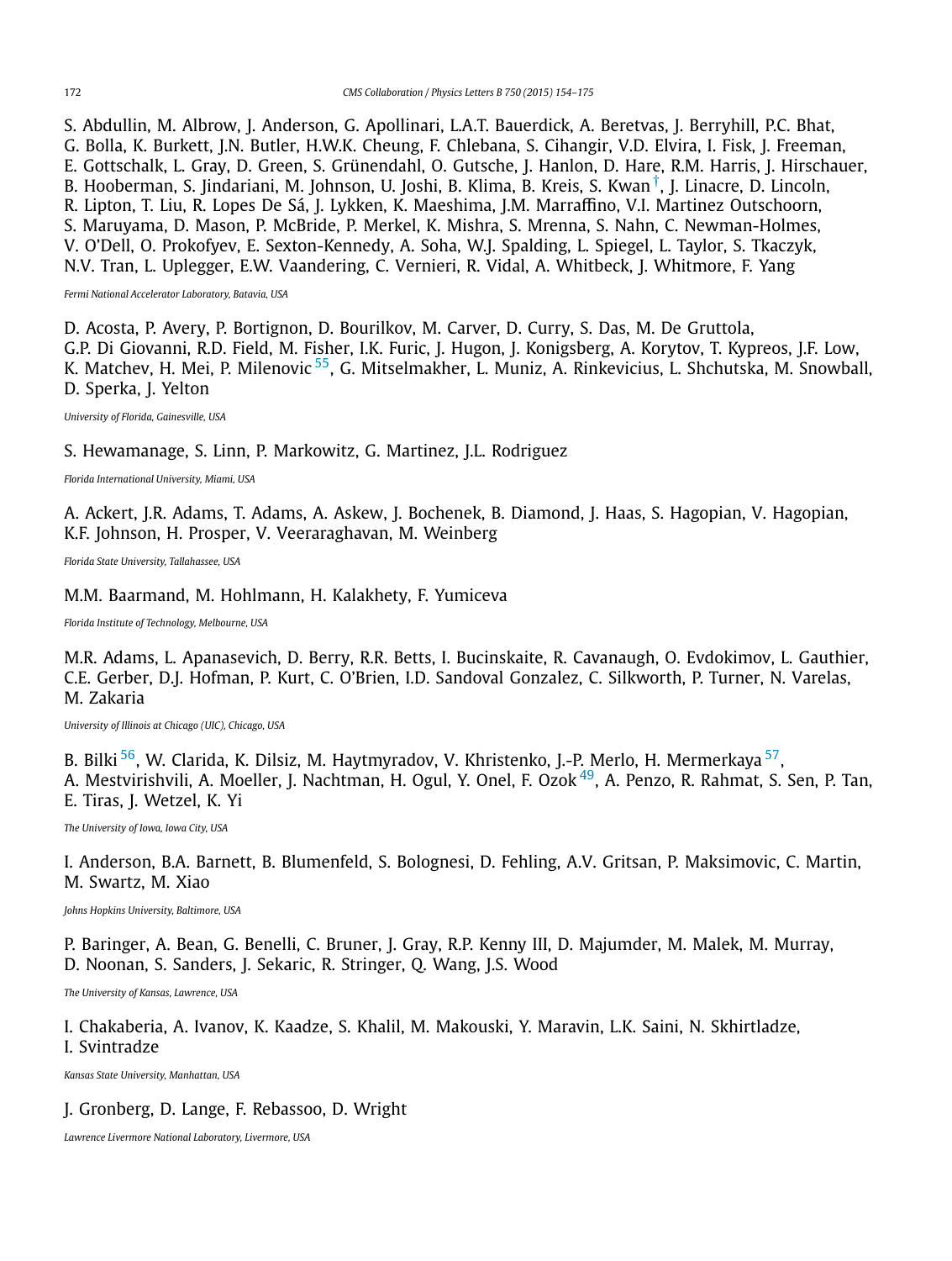C. Anelli, A. Baden, A. Belloni, B. Calvert, S.C. Eno, J.A. Gomez, N.J. Hadley, S. Jabeen, R.G. Kellogg, T. Kolberg, Y. Lu, A.C. Mignerey, K. Pedro, Y.H. Shin, A. Skuja, M.B. Tonjes, S.C. Tonwar

*University of Maryland, College Park, USA*

A. Apyan, R. Barbieri, A. Baty, K. Bierwagen, S. Brandt, W. Busza, I.A. Cali, L. Di Matteo, G. Gomez Ceballos, M. Goncharov, D. Gulhan, M. Klute, Y.S. Lai, Y.-J. Lee, A. Levin, P.D. Luckey, X. Niu, C. Paus, D. Ralph, C. Roland, G. Roland, G.S.F. Stephans, K. Sumorok, D. Velicanu, J. Veverka, T.W. Wang, B. Wyslouch, M. Yang, M. Zanetti, V. Zhukova

*Massachusetts Institute of Technology, Cambridge, USA*

B. Dahmes, A. Gude, S.C. Kao, K. Klapoetke, Y. Kubota, J. Mans, S. Nourbakhsh, R. Rusack, A. Singovsky, N. Tambe, J. Turkewitz

*University of Minnesota, Minneapolis, USA*

J.G. Acosta, S. Oliveros

*University of Mississippi, Oxford, USA*

E. Avdeeva, K. Bloom, S. Bose, D.R. Claes, A. Dominguez, R. Gonzalez Suarez, J. Keller, D. Knowlton, I. Kravchenko, J. Lazo-Flores, F. Meier, F. Ratnikov, G.R. Snow, M. Zvada

*University of Nebraska-Lincoln, Lincoln, USA*

J. Dolen, A. Godshalk, I. Iashvili, A. Kharchilava, A. Kumar, S. Rappoccio

*State University of New York at Buffalo, Buffalo, USA*

G. Alverson, E. Barberis, D. Baumgartel, M. Chasco, A. Massironi, D.M. Morse, D. Nash, T. Orimoto, R. Teixeira De Lima, D. Trocino, R.-J. Wang, D. Wood, J. Zhang

*Northeastern University, Boston, USA*

K.A. Hahn, A. Kubik, N. Mucia, N. Odell, B. Pollack, A. Pozdnyakov, M. Schmitt, S. Stoynev, K. Sung, M. Trovato, M. Velasco, S. Won

*Northwestern University, Evanston, USA*

A. Brinkerhoff, K.M. Chan, A. Drozdetskiy, M. Hildreth, C. Jessop, D.J. Karmgard, N. Kellams, K. Lannon, S. Lynch, N. Marinelli, F. Meng, C. Mueller, Y. Musienko <sup>30</sup>, T. Pearson, M. Planer, R. Ruchti, G. Smith, N. Valls, M. Wayne, M. Wolf, A. Woodard

*University of Notre Dame, Notre Dame, USA*

L. Antonelli, J. Brinson, B. Bylsma, L.S. Durkin, S. Flowers, A. Hart, C. Hill, R. Hughes, K. Kotov, T.Y. Ling, B. Liu, W. Luo, D. Puigh, M. Rodenburg, B.L. Winer, H. Wolfe, H.W. Wulsin

*The Ohio State University, Columbus, USA*

O. Driga, P. Elmer, J. Hardenbrook, P. Hebda, S.A. Koay, P. Lujan, D. Marlow, T. Medvedeva, M. Mooney, J. Olsen, P. Piroué, X. Quan, H. Saka, D. Stickland<sup>2</sup>, C. Tully, J.S. Werner, A. Zuranski

*Princeton University, Princeton, USA*

E. Brownson, S. Malik, H. Mendez, J.E. Ramirez Vargas

*University of Puerto Rico, Mayaguez, USA*

V.E. Barnes, D. Benedetti, D. Bortoletto, L. Gutay, Z. Hu, M.K. Jha, M. Jones, K. Jung, M. Kress, N. Leonardo, D.H. Miller, N. Neumeister, F. Primavera, B.C. Radburn-Smith, X. Shi, I. Shipsey, D. Silvers, A. Svyatkovskiy, F. Wang, W. Xie, L. Xu, J. Zablocki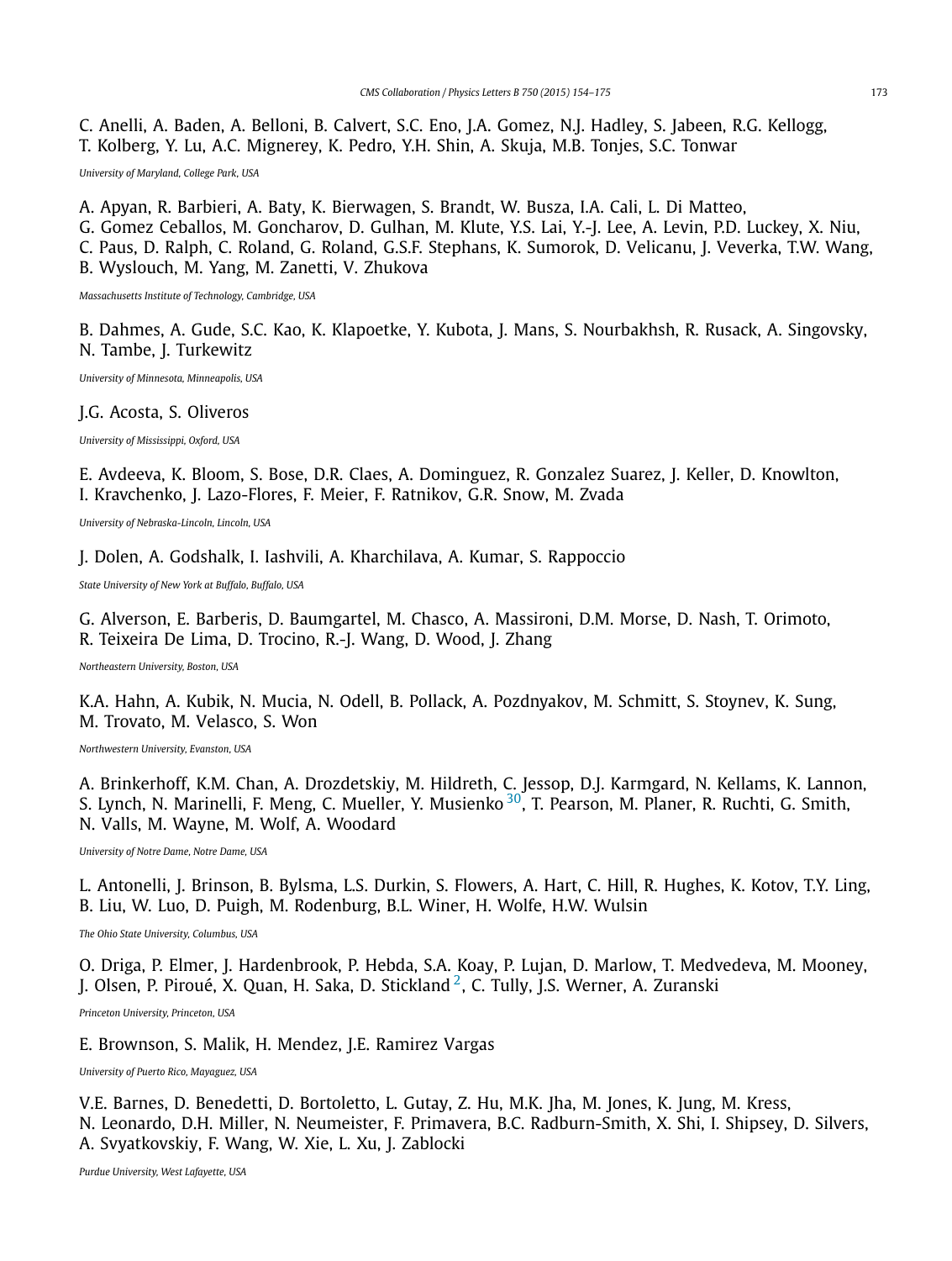#### <span id="page-20-0"></span>N. Parashar, J. Stupak

*Purdue University Calumet, Hammond, USA*

A. Adair, B. Akgun, K.M. Ecklund, F.J.M. Geurts, W. Li, B. Michlin, B.P. Padley, R. Redjimi, J. Roberts, J. Zabel

*Rice University, Houston, USA*

B. Betchart, A. Bodek, P. de Barbaro, R. Demina, Y. Eshaq, T. Ferbel, M. Galanti, A. Garcia-Bellido, P. Goldenzweig, J. Han, A. Harel, O. Hindrichs, A. Khukhunaishvili, S. Korjenevski, G. Petrillo, M. Verzetti, D. Vishnevskiy

*University of Rochester, Rochester, USA*

R. Ciesielski, L. Demortier, K. Goulianos, C. Mesropian

*The Rockefeller University, New York, USA*

S. Arora, A. Barker, J.P. Chou, C. Contreras-Campana, E. Contreras-Campana, D. Duggan, D. Ferencek, Y. Gershtein, R. Gray, E. Halkiadakis, D. Hidas, E. Hughes, S. Kaplan, R. Kunnawalkam Elayavalli, A. Lath, S. Panwalkar, M. Park, S. Salur, S. Schnetzer, D. Sheffield, S. Somalwar, R. Stone, S. Thomas, P. Thomassen, M. Walker

*Rutgers, The State University of New Jersey, Piscataway, USA*

K. Rose, S. Spanier, A. York

*University of Tennessee, Knoxville, USA*

O. Bouhali [58,](#page-21-0) A. Castaneda Hernandez, M. Dalchenko, M. De Mattia, S. Dildick, R. Eusebi, W. Flanagan, J. Gilmore, T. Kamon [59,](#page-21-0) V. Khotilovich, V. Krutelyov, R. Montalvo, I. Osipenkov, Y. Pakhotin, R. Patel, A. Perloff, J. Roe, A. Rose, A. Safonov, I. Suarez, A. Tatarinov, K.A. Ulmer

*Texas A&M University, College Station, USA*

N. Akchurin, C. Cowden, J. Damgov, C. Dragoiu, P.R. Dudero, J. Faulkner, K. Kovitanggoon, S. Kunori, S.W. Lee, T. Libeiro, I. Volobouev

*Texas Tech University, Lubbock, USA*

E. Appelt, A.G. Delannoy, S. Greene, A. Gurrola, W. Johns, C. Maguire, Y. Mao, A. Melo, M. Sharma, P. Sheldon, B. Snook, S. Tuo, J. Velkovska

*Vanderbilt University, Nashville, USA*

M.W. Arenton, S. Boutle, B. Cox, B. Francis, J. Goodell, R. Hirosky, A. Ledovskoy, H. Li, C. Lin, C. Neu, E. Wolfe, J. Wood

*University of Virginia, Charlottesville, USA*

C. Clarke, R. Harr, P.E. Karchin, C. Kottachchi Kankanamge Don, P. Lamichhane, J. Sturdy

*Wayne State University, Detroit, USA*

D.A. Belknap, D. Carlsmith, M. Cepeda, S. Dasu, L. Dodd, S. Duric, E. Friis, R. Hall-Wilton, M. Herndon, A. Hervé, P. Klabbers, A. Lanaro, C. Lazaridis, A. Levine, R. Loveless, A. Mohapatra, I. Ojalvo, T. Perry, G.A. Pierro, G. Polese, I. Ross, T. Sarangi, A. Savin, W.H. Smith, D. Taylor, C. Vuosalo, N. Woods

*University of Wisconsin, Madison, USA*

<sup>†</sup> Deceased.

<sup>&</sup>lt;sup>1</sup> Also at Vienna University of Technology, Vienna, Austria.

<sup>&</sup>lt;sup>2</sup> Also at CERN, European Organization for Nuclear Research, Geneva, Switzerland.